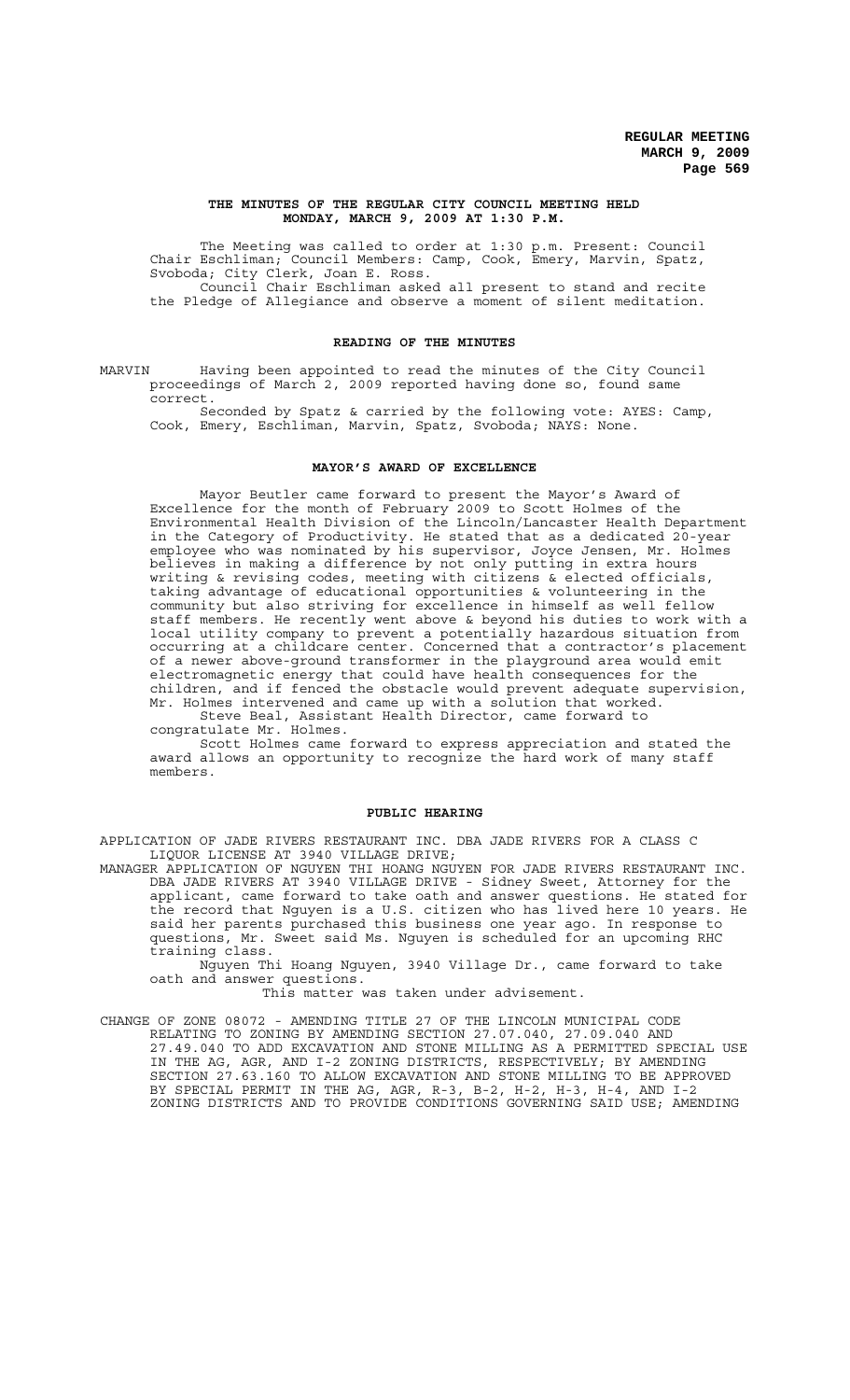> SECTIONS 27.15.040, 27.31.050, 27.35.020, 27.41.040, 27.43.040, 27.45.030, 27.47.030, AND 27.51.030 TO PROVIDE CONSISTENCY IN THE TERMINOLOGY USED IN EACH SECTION RELATING TO EXCAVATION AND STONE MILLING; BY REPEALING SECTIONS 27.63.310 AND 27.63.360 IN THEIR ENTIRETY; AND REPEALING SECTIONS 27.07.040, 27.09.040, 27.15.040, 27.31.050, 27.35.020, 27.41.040, 27.43.040, 27.45.030, 27.47.030, 27.49.040, 27.51.030, AND 27.63.160 OF THE LINCOLN MUNICIPAL CODE AS HITHERTO EXISTING - Mike DeKalb, City/County Planning Department, came forward stating that the text amendments deal with issues that were brought about when soil mining & excavation concerns surfaced a couple years ago. He said the amendment creates the following major changes: consolidates three pieces of language into one; clarifies posting/contents of signs at the location; requires 20-acre open activity at one time; establishes an agricultural standard for reclamation of the land; sets a bond of \$525 per acre; addresses ground water issues; and finally, ensures enforcement along with annual reviews on site.

### This matter was taken under advisement.

ACCEPTING THE REPORT OF NEW AND PENDING CLAIMS AGAINST THE CITY AND APPROVING DISPOSITION OF CLAIMS SET FORTH FOR THE PERIOD OF FEBRUARY 1 - 15, 2009 - Tina Tafoya, 3706 N.  $44^{th}$  St., Apt. 10, came forward to speak on behalf of her denied claim which involved the collision of her vehicle with a City sweeper on August 26, 2008. She said she received injuries to her neck/shoulders/back upon impact but after failing to return to her medical appointments, her attorney ceased representation of her \$500,000 claim. While Ms. Tafoya said that figure was too high, she did not present documentation of a new dollar amount.

Angela R. Thompson, 3708 N. 44 $^{\text{th}}$  St., Apt. 14, came forward as Ms. Tafoya's witness stating she was owner of the damaged vehicle but received settlement through her private insurance company. She felt the driver of the street sweeper should have been ticketed and held accountable for the accident.

John V. Hendry, City Attorney, came forward to clarify the reason for denial of the claim. He said the claimant claimed the City street<br>sweeper hit the vehicle while the sweeper was changing lanes. The City sweeper hit the vehicle while the sweeper was changing lanes. The City employee claimed he never changed lanes which LPD confirmed by evidence of the sweeper's water trail at the scene.

Ms. Tafoya came forward in rebuttal expressing disagreement with the evidence reported.

Ms. Thompson came forward in rebuttal to question the evidence of damage on the street sweeper, the disappearance of the water trail due to the summer temperature and asked why officers did not take photos of the evidence.

This matter was taken under advisement.

**\*\* END OF PUBLIC HEARING \*\***

### **COUNCIL ACTION**

### **REPORTS OF CITY OFFICERS**

CLERK'S LETTER AND MAYOR'S APPROVAL OF RESOLUTIONS AND ORDINANCES PASSED BY THE CITY COUNCIL ON FEBRUARY 23, 2009 - CLERK presented said report which was placed on file in the Office of the City Clerk. **(27-1)**

LINCOLN WATER & WASTEWATER SYSTEM RECAPITULATION OF DAILY CASH RECEIPTS FOR THE MONTH OF FEBRUARY, 2009 - CLERK presented said report which was placed on file in the Office of the City Clerk. **(8-71)**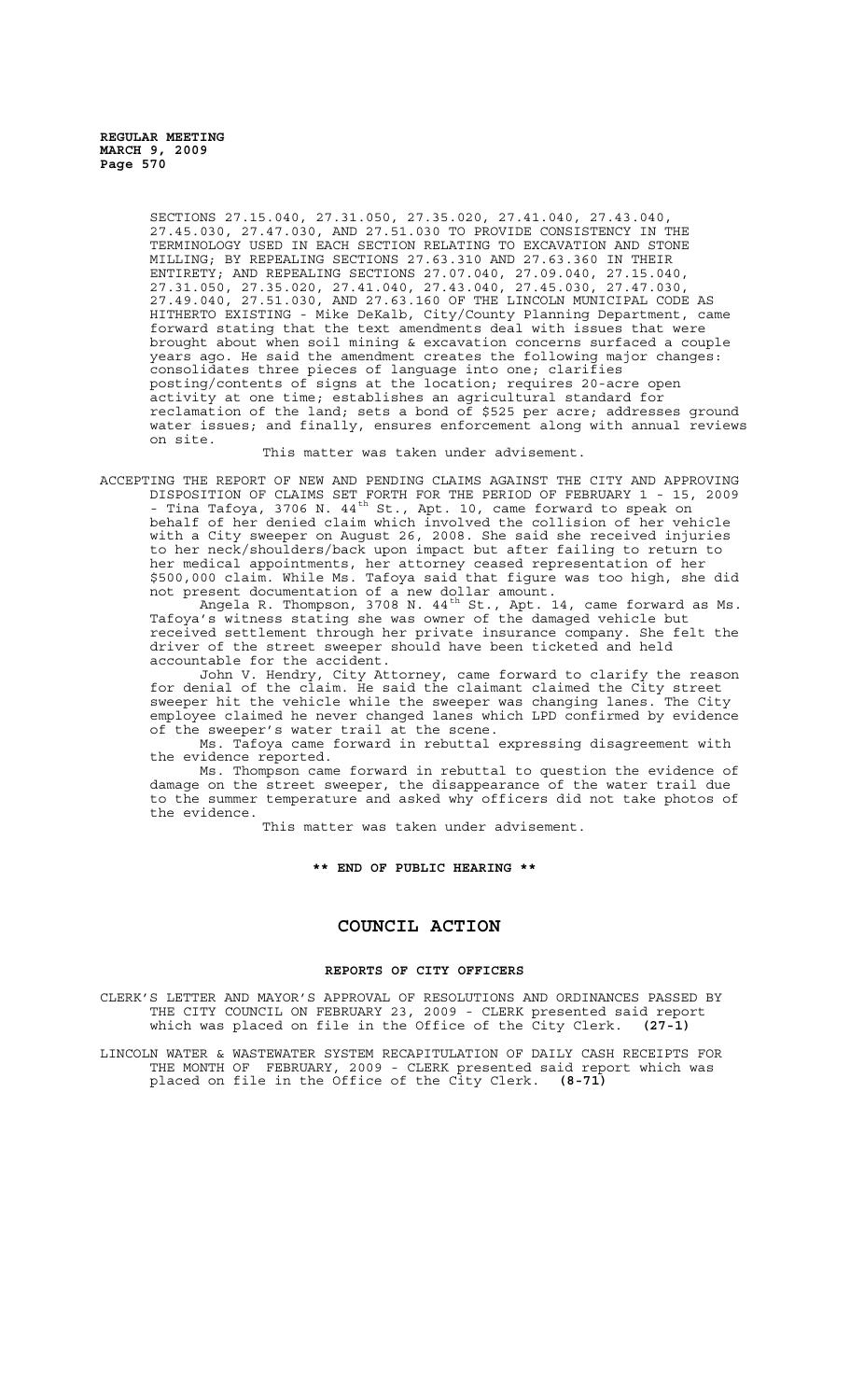REPORT FROM CITY TREASURER OF CITY CASH ON HAND AT THE CLOSE OF BUSINESS JANUARY 31, 2009 - CLERK presented said report which was placed on file in the Office of the City Clerk. **(5-21)**

APPROVING THE DISTRIBUTION OF FUNDS REPRESENTING INTEREST EARNINGS ON SHORT-TERM INVESTMENTS OF IDLE FUNDS DURING THE MONTH ENDED JANUARY 31, 2009 - CLERK read the following resolution, introduced by John Spatz, who moved

its adoption:<br><u>A-85246</u> BE IT R BE IT RESOLVED by the City Council of the City of Lincoln, Nebraska:

That during the month ended January 31, 2009, \$577,694.70 was earned from the investments of "IDLE FUNDS". The same is hereby distributed to the various funds on a pro-rata basis using the balance of each fund and allocating a portion of the interest on the ratio that such balance bears to the total of all fund balances.

Introduced by John Spatz Seconded by Emery & carried by the following vote: AYES: Camp, Cook, Emery, Eschliman, Marvin, Spatz, Svoboda; NAYS: None.

### **PETITIONS & COMMUNICATIONS**

THE FOLLOWING HAVE BEEN REFERRED TO THE PLANNING DEPARTMENT: Change of Zone No. 05068A - App. of R.C. Krueger Development for an amendment to The Woodlands at Yankee Hill Planned Unit Development with

a change of zone from AG Agriculture to R-3 PUD to add 25.69 acres to the PUD and for approval of a development plan which proposes modifications to the Zoning Ordinance and Land Subdivision Ordinance to allow approximately 31 dwelling units and a private school in the underlying R-3 zoning on property generally located at S. 70th Street and Yankee Hill Road.

Change of Zone No. 09005HP - App. of Miller Landscapes and Construction, Inc. for a landmark designation on property located at 10901 Adams Street.

Special Permit No. 09002 - App. of Miller Landscapes and Construction, Inc., Historic Preservation for reuse of an existing historic site as a landscaping contractors business on property located at 10901 Adams Street.

### **MISCELLANEOUS REFERRALS - NONE**

### **LIQUOR RESOLUTIONS**

APPLICATION OF JADE RIVERS RESTAURANT INC. DBA JADE RIVERS FOR A CLASS C LIQUOR LICENSE AT 3940 VILLAGE DRIVE - CLERK read the following resolution, introduced by Jon Camp, who moved its adoption for approval:

A-85247 BE IT RESOLVED by the City Council of the City of Lincoln, Nebraska:

That after hearing duly had as required by law, consideration of the facts of this application, the Nebraska Liquor Control Act, and the pertinent City ordinances, the City Council recommends that the application of Jade Rivers Restaurant Inc. dba Jade Rivers for a Class "C" liquor license at 3940 Village Drive, Lincoln, Nebraska, for the license period ending October 31, 2009, be approved with the condition that:

1. Applicant must successfully complete the responsible beverage server training course required by Section 5.04.035 of the Lincoln Municipal Code within 30 days of approval of this resolution.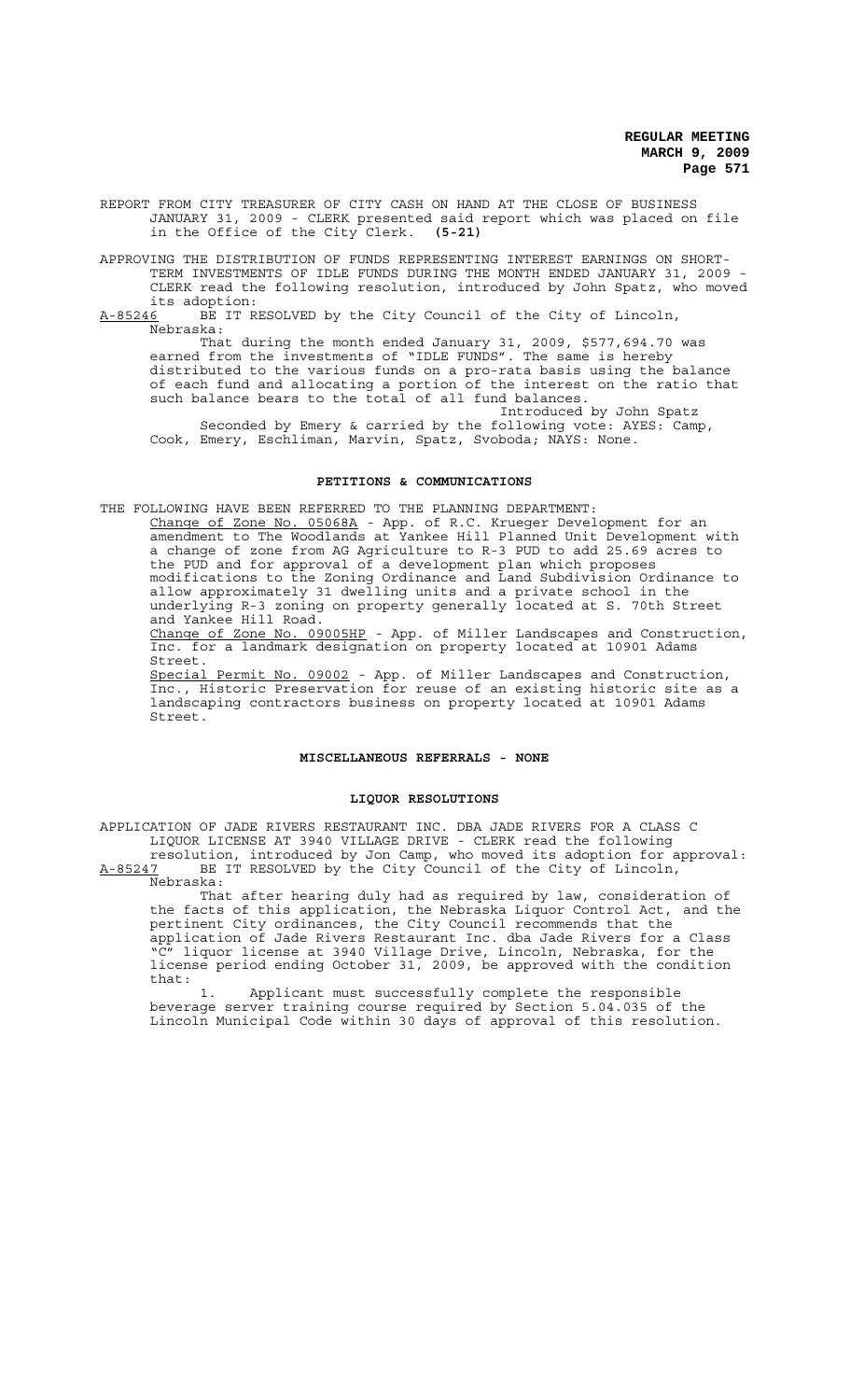2. The premise must comply in every respect with all city and state regulations. The City Clerk is directed to transmit a copy of this resolution

to the Nebraska Liquor Control Commission. Introduced by Jon Camp Seconded by Emery & carried by the following vote: AYES: Camp,

Cook, Emery, Eschliman, Marvin, Spatz, Svoboda; NAYS: None.

MANAGER APPLICATION OF NGUYEN THI HOANG NGUYEN FOR JADE RIVERS RESTAURANT INC. DBA JADE RIVERS AT 3940 VILLAGE DRIVE - CLERK read the following

resolution, introduced by Jon Camp, who moved its adoption for approval: A-85248 WHEREAS, Jade Rivers Restaurant Inc. dba Jade Rivers located at 3940 Village Drive, Lincoln, Nebraska has been approved for a Retail Class "C" liquor license, and now requests that Nguyen Thi Hoang Nguyen be named manager;

WHEREAS, Nguyen Thi Hoang Nguyen appears to be a fit and proper person to manage said business.

NOW, THEREFORE, BE IT RESOLVED by the City Council of the City of Lincoln, Nebraska:

That after hearing duly had as required by law, consideration of the facts of this application, the Nebraska Liquor Control Act, and the pertinent City ordinances, the City Council recommends that Nguyen Thi Hoang Nguyen be approved as manager of this business for said licensee. The City Clerk is directed to transmit a copy of this resolution to the Nebraska Liquor Control Commission.

Introduced by Jon Camp Seconded by Emery & carried by the following vote: AYES: Camp, Cook, Emery, Eschliman, Marvin, Spatz, Svoboda; NAYS: None.

# **ORDINANCES - 2ND READING & RELATED RESOLUTIONS (as required)**

CHANGE OF ZONE 08072 – AMENDING TITLE 27 OF THE LINCOLN MUNICIPAL CODE RELATING TO ZONING BY AMENDING SECTION 27.07.040, 27.09.040 AND 27.49.040 TO ADD EXCAVATION AND STONE MILLING AS A PERMITTED SPECIAL USE IN THE AG, AGR, AND I-2 ZONING DISTRICTS, RESPECTIVELY; BY AMENDING SECTION 27.63.160 TO ALLOW EXCAVATION AND STONE MILLING TO BE APPROVED BY SPECIAL PERMIT IN THE AG, AGR, R-3, B-2, H-2, H-3, H-4, AND I-2 ZONING DISTRICTS AND TO PROVIDE CONDITIONS GOVERNING SAID USE; AMENDING SECTIONS 27.15.040, 27.31.050, 27.35.020, 27.41.040, 27.43.040, 27.45.030, 27.47.030, AND 27.51.030 TO PROVIDE CONSISTENCY IN THE TERMINOLOGY USED IN EACH SECTION RELATING TO EXCAVATION AND STONE MILLING; BY REPEALING SECTIONS 27.63.310 AND 27.63.360 IN THEIR<br>ENTIRETY; AND REPEALING SECTIONS 27.07.040, 27.09.040, 27.15.040, ENTIRETY; AND REPEALING SECTIONS 27.07.040, 27.09.040, 27.15.040, 27.31.050, 27.35.020, 27.41.040, 27.43.040, 27.45.030, 27.47.030, 27.49.040, 27.51.030, AND 27.63.160 OF THE LINCOLN MUNICIPAL CODE - CLERK read an ordinance, introduced by Dan Marvin, an Ordinance amending Title 27 of the Lincoln Municipal Code relating to zoning by amending Section 27.07.040, 27.09.040 and 27.49.040 to add excavation and stone milling as a permitted special use in the AG, AGR, and I-2 zoning districts, respectively; by amending Section 27.63.160 to allow excavation and stone milling to be approved by special permit in the AG, AGR, R-3, B-2, H-2, H-3, H-4, and I-2 zoning districts and to provide conditions governing said use; amending Sections 27.15.040, 27.31.050 conditions governing said use; amending Sections 27.15.040, 27.35.020, 27.41.040, 27.43.040, 27.45.030, 27.47.030, and 27.51.030 to provide consistency in the terminology used in each section relating to excavation and stone milling; by repealing Sections 27.63.310 and 27.63.360 in their entirety; and repealing Sections 27.07.040, 27.09.040, 27.15.040, 27.31.050, 27.35.020, 27.41.040, 27.43.040, 27.45.030, 27.47.030, 27.49.040, 27.51.030, and 27.63.160 of the Lincoln Municipal Code as hitherto existing, the second time.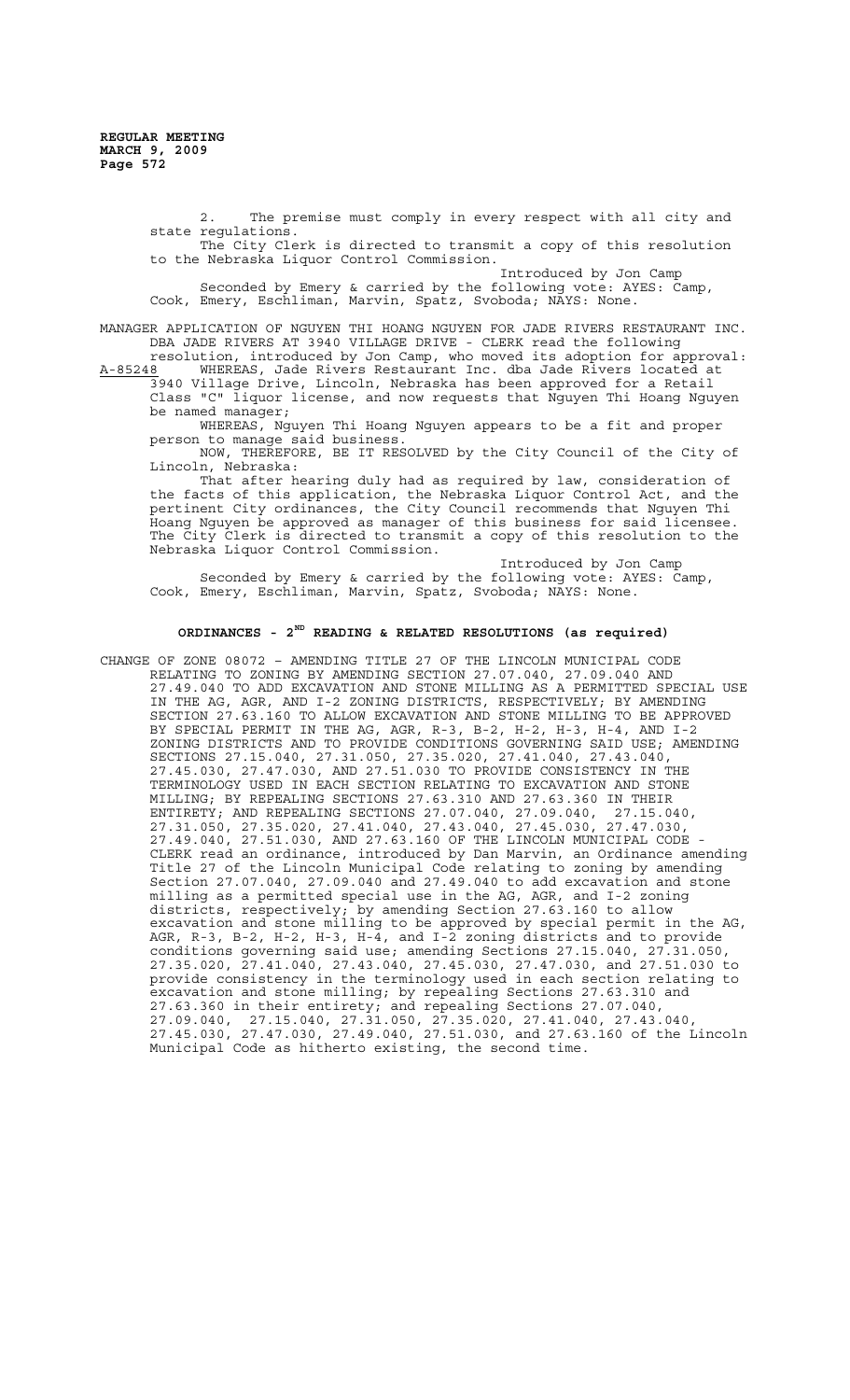### **PUBLIC HEARING RESOLUTIONS**

ACCEPTING THE REPORT OF NEW AND PENDING CLAIMS AGAINST THE CITY AND APPROVING DISPOSITION OF CLAIMS SET FORTH FOR THE PERIOD OF FEBRUARY 1 - 15, 2009. (3/2/09 - CLAIMS OF TINA TAFOYA AND MICHAEL REEDER - CON'T P.H. TO 3/9/09) - CLERK read the following resolution, introduced by John Spatz, who moved its adoption:<br>A-85249 BE IT RESOLVED by

BE IT RESOLVED by the City Council of the City of Lincoln, Nebraska:

That the claims listed in the attached report, marked as Exhibit "A", dated February 17, 2009, of various new and pending tort claims filed against the City of Lincoln with the Office of the City Attorney or the Office of the City Clerk, as well as claims which have been disposed of, are hereby received as required by Neb. Rev. Stat. § 13-905 (Reissue 1997). The dispositions of claims by the Office of the City Attorney, as shown by the attached report, are hereby approved:

DENIED ALLOWED/SETTLED Tina Tafoya \$500,000.00 Michael W. Reeder \$246.72

The City Attorney is hereby directed to mail to the various claimants listed herein a copy of this resolution which shows the final disposition of their claim.

Introduced by John Spatz Seconded by Marvin & carried by the following vote: AYES: Camp, Cook, Emery, Eschliman, Marvin, Spatz, Svoboda; NAYS: None.

### **ORDINANCE - 1ST READING & RELATED RESOLUTIONS (AS REQUIRED)**

AMENDING CHAPTER 8.20 OF THE LINCOLN MUNICIPAL CODE RELATING TO THE LINCOLN FOOD CODE BY AMENDING SECTION 8.20.030 TO REVISE AND ADD DEFINITIONS; AMENDING SECTION 8.20.040 TO CREATE A UNIFORM REFERENCE TO THE LINCOLN FOOD CODE; AMENDING SECTION 8.20.060 TO CREATE A UNIFORM REFERENCE TO THE LINCOLN FOOD CODE; REPEALING SECTION 8.20.070 RELATING TO PROHIBITED ACTS; AMENDING SECTION 8.20.100 TO CREATE A UNIFORM REFERENCE TO THE LINCOLN FOOD CODE; AMENDING SECTION 8.20.110 TO CLARIFY THE TERM FOR A TEMPORARY FOOD ESTABLISHMENT PERMIT; AMENDING SECTION 8.20.120 TO PROVIDE EXEMPTIONS TO PERMIT REQUIREMENTS FOR SPECIFIC FOOD ESTABLISHMENTS; AMENDING SECTION 8.20.130 TO CREATE CLASSIFICATIONS OF TEMPORARY FOOD ESTABLISHMENTS; AMENDING SECTION 8.20.140 TO REPLACE A REFERENCE TO A SPECIFIC SECTION WITH A REFERENCE TO THE LINCOLN FOOD CODE; AMENDING SECTION 8.20.150 RELATING TO PERMIT FEES AND TEMPORARY FOOD ESTABLISHMENTS; AMENDING SECTION 8.20.170 TO REPLACE A REFERENCE TO A SPECIFIC SECTION WITH A REFERENCE TO THE LINCOLN FOOD CODE; REPEALING SECTION 8.20.180 RELATING TO EXEMPTIONS FOR FOOD SALES BY NONPROFIT ORGANIZATIONS; AMENDING SECTION 8.20.190 TO PROVIDE STAFFING AND RECORDS REQUIREMENTS FOR FOOD ESTABLISHMENTS; ADDING A NEW SECTION NUMBERED 8.20.195 TO SET FORTH TYPES OF FOOD HANDLER AND FOOD MANAGER PERMITS; ADDING A NEW SECTION NUMBERED 8.20.197 TO ESTABLISH REQUIREMENTS FOR SUBMITTING APPLICATIONS FOR FOOD HANDLER AND FOOD MANAGER PERMITS; REPEALING SECTION 8.20.200 RELATING TO THE DUTIES OF FOOD MANGERS AND FOOD HANDLERS; AMENDING SECTION 8.20.210 TO CREATE A UNIFORM REFERENCE TO THE LINCOLN FOOD CODE; AMENDING SECTION 8.20.220 TO CREATE THE TERM OF FOOD HANDLER AND FOOD MANAGER PERMITS; AMENDING SECTION 8.20.230 TO REVISE FOOD HANDLER AND FOOD MANAGER PERMIT FEES TO REFLECT THE CHANGE IN CLASSIFICATIONS; AMENDING SECTION 8.20.245 TO REQUIRE THAT THE HEALTH DIRECTOR BE NOTIFIED IF AN EMPLOYEE IS DIAGNOSED WITH OR SUSPECTED OF HAVING NOROVIRUS, ENTEROHEMORRHAGIC OR SHIGA TOXIN-PRODUCING ESCHERICHIA COLI; AMENDING SECTION 8.20.260 TO CLARIFY AND ORGANIZE THE SECTION AND PROVIDE UNIFORM REFERENCES TO PARTICULAR TERMS; AMENDING SECTIONS 8.20.262 AND 8.20.264 TO CLARIFY AND ORGANIZE THE SECTIONS FOR MORE CONVENIENT REFERENCING; AMENDING SECTION 8.20.270 TO ADD PROHIBITED ACTS; AMENDING SECTION 8.20.280 TO REPLACE A REFERENCE TO A SPECIFIC SECTION AND PROVIDE A UNIFORM REFERENCE TO THE LINCOLN FOOD CODE; AMENDING SECTION 8.20.290 TO DELETE A REFERENCE TO A SPECIFIC SECTION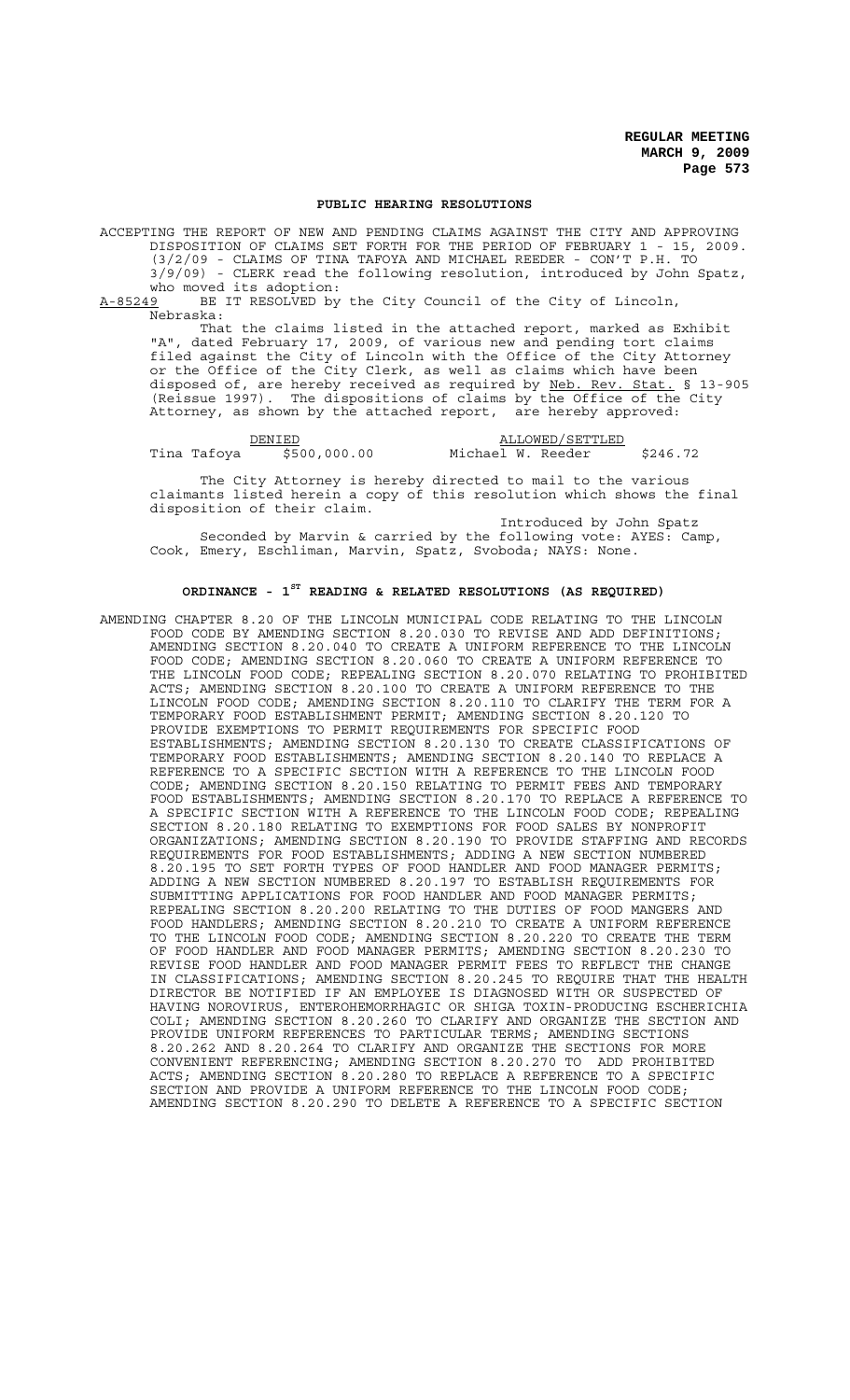AND REPLACE IT WITH DATE OF SUSPENSION; AMENDING SECTION 8.20.300 TO PROVIDE A UNIFORM REFERENCE TO PERSON IN CHARGE AND LINCOLN FOOD CODE; AMENDING SECTION 8.20.310 TO DELETE A REFERENCE TO LICENSE AND PROVIDE A UNIFORM REFERENCE TO THE LINCOLN FOOD CODE; AMENDING SECTION 8.20.320 TO PROVIDE FOR A UNIFORM REFERENCE TO PERMIT HOLDER AND PERSON IN CHARGE; AMENDING SECTION 8.20.340 TO PROVIDE A UNIFORM REFERENCE TO THE LINCOLN FOOD CODE AND TO CLARIFY THAT CIVIL AND CRIMINAL ACTIONS MAY BE TAKEN; AND REPEALING SECTIONS 8.20.030, 8.20.040, 8.20.060, 8.20.100, 8.20.110, 8.20.120, 8.20.130, 8.20.140, 8.20.150, 8.20.170, 8.20.190, 8.20.210, 8.20.220, 8.20.230, 8.20.245, 8.20.260, 8.20.262, 8.20.264, 8.20.270, 8.20.280, 8.20.290, 8.20.300, 8.20.310, 8.20.320, AND 8.20.340 OF THE LINCOLN MUNICIPAL CODE AS HITHERTO EXISTING (REQUEST 2ND AND 3RD READING ON 3-16-09) - PRIOR to reading:

SVOBODA Moved a request for  $2^{nd}$  &  $3^{rd}$  Readings on Bill No. 09-34 on March 16, 2009.

Seconded by Spatz & **LOST** by the following vote: AYES: Eschliman, Spatz, Svoboda; NAYS: Camp, Cook, Emery, Marvin.

CLERK Read an ordinance, introduced by John Spatz, amending Chapter 8.20 of the Lincoln Municipal Code relating to the Lincoln Food Code by amending Section 8.20.030 to revise and add definitions; amending Section 8.20.040 to create a uniform reference to the Lincoln Food Code; amending Section 8.20.060 to create a uniform reference to the Lincoln Food Code; repealing Section 8.20.070 relating to prohibited acts; amending Section 8.20.100 to create a uniform reference to the Lincoln Food Code; amending Section 8.20.110 to clarify the term for a temporary food establishment permit; amending Section 8.20.120 to provide exemptions to permit requirements for specific food establishments; amending Section 8.20.130 to create classifications of temporary food establishments; amending Section 8.20.140 to replace a reference to a specific section with a reference to the Lincoln Food Code; amending Section 8.20.150 relating to permit fees and temporary food establishments; amending Section 8.20.170 to replace a reference to a specific section with a reference to the Lincoln Food Code; repealing Section 8.20.180 relating to exemptions for food sales by nonprofit organizations; amending Section 8.20.190 to provide staffing and records requirements for food establishments; adding a new section numbered 8.20.195 to set forth types of food handler and food manager permits; adding a new section numbered 8.20.197 to establish requirements for submitting applications for food handler and food manager permits; repealing Section 8.20.200 relating to the duties of food mangers and food handlers; amending Section 8.20.210 to create a uniform reference to the Lincoln Food Code; amending Section 8.20.220 to create the term of food handler and food manager permits; amending Section 8.20.230 to revise food handler and food manager permit fees to reflect the change in classifications; amending Section 8.20.245 to require that the Health Director be notified if an employee is diagnosed with or suspected of having Norovirus, Enterohemorrhagic or Shiga Toxin-producing Escherichia coli; amending Section 8.20.260 to clarify and organize the section and provide uniform references to particular terms; amending Sections 8.20.262 and 8.20.264 to clarify and organize the sections for more convenient referencing; amending Section 8.20.270 to add prohibited acts; amending Section 8.20.280 to replace a reference to a specific section and provide a uniform reference to the Lincoln Food Code; amending Section 8.20.290 to delete a reference to a specific section and replace it with date of suspension; amending Section 8.20.300 to provide a uniform reference to Person In Charge and Lincoln Food Code; amending Section 8.20.310 to delete a reference to license and provide a uniform reference to the Lincoln Food Code; amending Section 8.20.320 to provide for a uniform reference to permit holder and Person In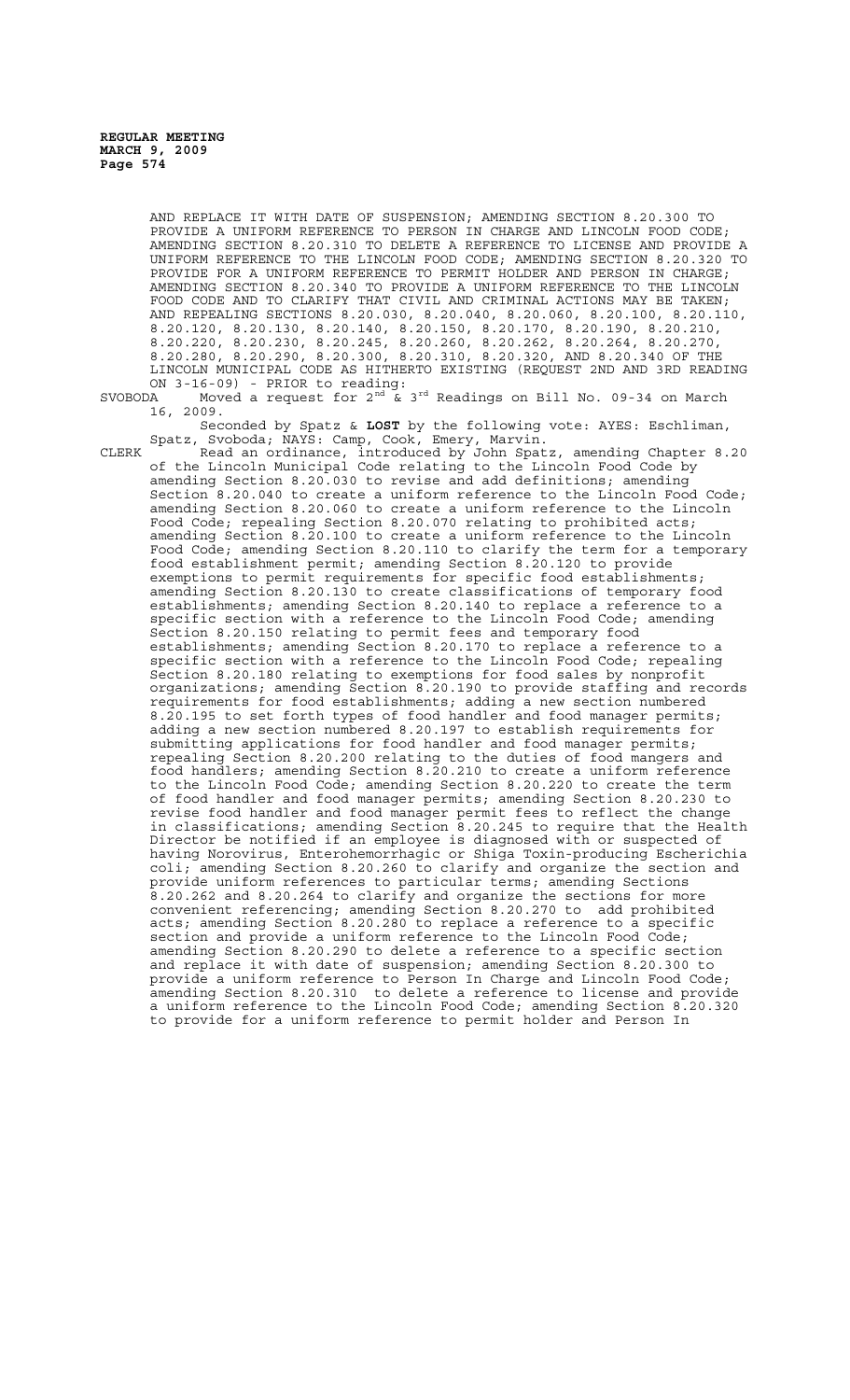Charge; amending Section 8.20.340 to provide a uniform reference to the Lincoln Food Code and to clarify that civil and criminal actions may be taken; and repealing Sections 8.20.030, 8.20.040, 8.20.060, 8.20.100, 8.20.110, 8.20.120, 8.20.130, 8.20.140, 8.20.150, 8.20.170, 8.20.190, 8.20.210, 8.20.220, 8.20.230, 8.20.245, 8.20.260, 8.20.262, 8.20.264, 8.20.270, 8.20.280, 8.20.290, 8.20.300, 8.20.310, 8.20.320, and 8.20.340 of the Lincoln Municipal Code as hitherto existing, the first time.

## **ORDINANCES - 3RD READING & RELATED RESOLUTIONS (as required)**

AMENDING CHAPTER 23.10 OF THE LINCOLN MUNICIPAL CODE, THE LINCOLN ELECTRICAL CODE, BY AMENDING SECTION 23.10.010 TO ADOPT THE 2008 EDITION OF THE NATIONAL ELECTRICAL CODE; AMENDING SECTION 23.10.140 RELATING TO ELECTRICAL PERMITS TO ALLOW FOR ROUTINE MAINTENANCE WITHOUT A PERMIT; AMENDING SECTION 23.10.160 RELATING TO INSTALLATION BY HOMEOWNER FOR BRANCH CIRCUIT AND FEEDER WIRING; AMENDING SECTION 23.10.190 RELATING TO REQUESTS FOR INSPECTIONS BY HOMEOWNERS; AMENDING SECTION 23.10.290 RELATING TO WIRING METHODS REQUIRING SEPARATE CONDUCTORS FOR GROUNDING, PVC COATING FOR METALLIC RACEWAYS, AND INSTALLATION OF ALTERNATE ENERGY SOURCES; AMENDING SECTION 23.10.300 RELATING TO SERVICE DISCONNECTIONS AND METERING REQUIREMENTS; AND REPEALING IN THEIR ENTIRETY, SECTIONS 23.10.310, 23.10.312, 23.10.320, 23.10.323, 23.10.324, 23.10.327, 23.10.329, 23.10.330, 23.10.331, 23.10.332, 23.10.333, 23.10.335, 23.10.337, 23.10.340, 23.10.345, 23.10.347, 23.10.350, 23.10.351, 23.10,353, 23.10.355, 23.10.380, 23.10.385, 23.10.390, 23.10.393, 23.10.395, 23.10.400, 23.10.402, 23.10.410, 23.10.417, 23.10.420, 23.10.425, 23.10.430, 23.10.440, 23.10.457, 23.10.458, 23.10.459, 23.10.460, 23.10.470, 23.10.475, 23.10.480, 23.10.490, 23.10.495, 23.10.500 TO DELETE SPECIFIC SECTIONS OF THE 2002 NATIONAL ELECTRICAL CODE PREVIOUSLY AMENDED OR DELETED IN THE LINCOLN ELECTRICAL CODE; AMENDING SECTION 23.10.510 RELATING TO CODE COORDINATION WITH THE INTERNATIONAL CODES; AND REPEALING SECTION 23.10.010, 23.10.140, 23.10.160, 23.10.190, 23.10.290, 23.10.300, AND 23.10.510 OF THE LINCOLN MUNICIPAL CODE AS HITHERTO EXISTING - PRIOR to reading:

MARVIN Moved Substitute MTA #1 to amend Bill No. 09-26 as follows: 1. On page 1, line 16, after the semicolon, insert the following: "amending Section 23.10.520 to establish and increase certain Lincoln Electrical Code permit fees;".

2. On page 1, line 17, after 23.10.300, delete the word "and".

3. On page 1, line 17, after 23.10.510, insert "and 23.10.520". 4. On page 29, between lines 2 and 3, add the following section to the ordinance:

Section 51. That Section 23.10.520 of the Lincoln Municipal Code be amended to read as follows:

**23.10.520 Permit Fees.**

Before a permit to install, alter, or add to electrical equipment shall be issued, a fee for such permit shall be paid to the Building Official as set forth below. Said permit shall become valid for a period of sixty days from the date of issuance, and remain valid as long as work on the project is not abandoned for a period in excess of sixty days.

Where work for which a permit is required by this code is started prior to obtaining a permit, the fees hereinafter specified shall be doubled; however, the payment of such double fees shall not relieve any person, firm, or corporation from fully complying with the requirements of this code.

There shall be no refunds or credits given on any permit which has expired. Permit holders returning an unused or partially completed permit prior to the expiration date of the permit shall be limited to maximum refund amounting to two-thirds of the original fee for the items not yet inspected, for total refund amounts of \$60.00 and less. For<br>permit fee refund totals in excess of \$60.00, a \$20.00 processing fee permit fee refund totals in excess of \$60.00, a will be levied against the refund amount, but the two-thirds maximum shall not apply.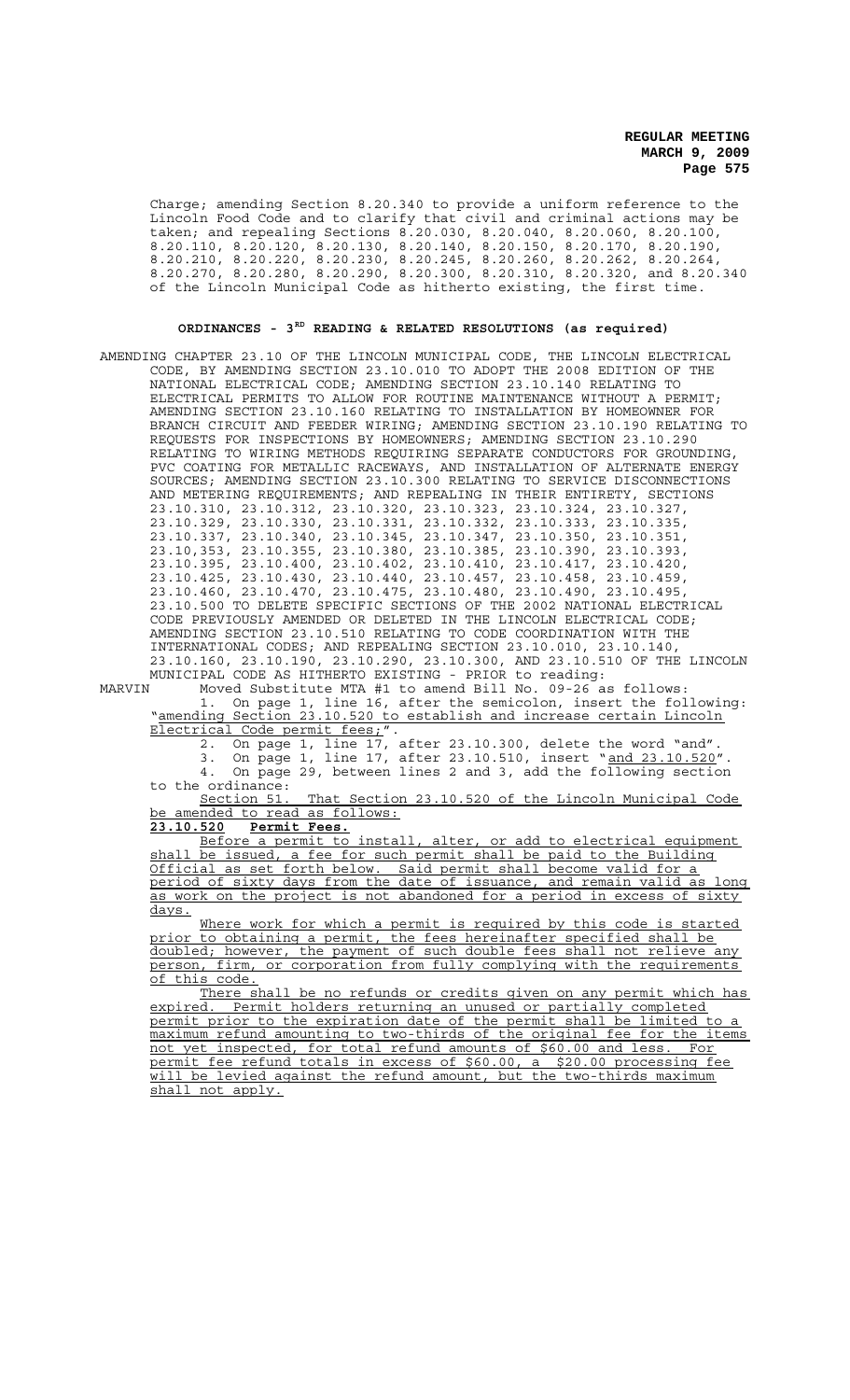## **COMBINED FEE AND PRICE SCHEDULE**

| COMBINED FEE AND FRICE                                                                          |                                                          |
|-------------------------------------------------------------------------------------------------|----------------------------------------------------------|
| PERMIT FEES:                                                                                    |                                                          |
| Minimum Permit Fee Charge \$20.00 \$25.00                                                       |                                                          |
| There is no minimum permit fee for supplemental                                                 |                                                          |
| permits for shortages occurring on the original                                                 |                                                          |
| permit, and for which the work has been inspected.                                              |                                                          |
|                                                                                                 |                                                          |
| Minimum permit fees shall apply to all work that has                                            |                                                          |
| not been inspected.                                                                             |                                                          |
| Service Equipment:                                                                              |                                                          |
| 30 ampere thru 400 200 ampere 33.00 35.00                                                       |                                                          |
|                                                                                                 |                                                          |
| 401 201 ampere thru 1600 400 ampere                                                             | 50.00                                                    |
| 1601 401 ampere thru 3000 1200 ampere 60.00 75.00                                               |                                                          |
| $\frac{3001}{1201}$ ampere and over thru 1600 ampere                                            | 75.00                                                    |
| 1601 ampere thru 3000 ampere 125.00                                                             |                                                          |
|                                                                                                 |                                                          |
| 3001 ampere and over <u>.</u>                                                                   | 150.00                                                   |
|                                                                                                 | 20.0025.00                                               |
| Change overhead to underground, with no change of panel 18.00 25.00                             |                                                          |
|                                                                                                 |                                                          |
| Each additional meter 4.00 6.00<br>Each branch panel, sub-panel, or transfer switch 12.00 15.00 |                                                          |
|                                                                                                 |                                                          |
| High Voltage (>600v) Equipment:                                                                 |                                                          |
| per termination 5.00 10.00                                                                      |                                                          |
| Outlets for lighting, receptacles, switches, and                                                |                                                          |
|                                                                                                 |                                                          |
|                                                                                                 | .50                                                      |
|                                                                                                 | .50                                                      |
|                                                                                                 | $4.00$ 5.00                                              |
|                                                                                                 |                                                          |
| Motors:                                                                                         |                                                          |
|                                                                                                 |                                                          |
| Up to and including 3 H.P.                                                                      | $7.00$ 8.00                                              |
|                                                                                                 |                                                          |
| Generators:                                                                                     |                                                          |
| <u>Up to and including <math>2.2</math> 10 KW 7.00 10.00</u>                                    |                                                          |
|                                                                                                 |                                                          |
| <u>Over 2.2 10 KW through <math>15</math> KW 10.00 35.00</u>                                    |                                                          |
|                                                                                                 | 50.00                                                    |
| Transformers:                                                                                   |                                                          |
|                                                                                                 |                                                          |
|                                                                                                 |                                                          |
|                                                                                                 |                                                          |
| <u>Over 75 - 112 1/2 KVA 25.00 50.00</u>                                                        |                                                          |
|                                                                                                 | \$75.00                                                  |
| Exhaust fans and hoods:                                                                         |                                                          |
| Residential - Kitchen and Bathroom 3.00                                                         |                                                          |
|                                                                                                 |                                                          |
| Commercial - Kitchen 18.00 25.00                                                                |                                                          |
| Pole lights, arc lights, vapor lights, yard lights 5.00                                         |                                                          |
| Appliances or receptacles for same: such as disposal,                                           |                                                          |
| dishwasher, dryer, range, furnace, air conditioner,                                             |                                                          |
|                                                                                                 |                                                          |
| heat pumps, roof top units (RTUs), unit heater,                                                 |                                                          |
| duct heater, water heater or receptacles for approved                                           |                                                          |
| cord connected appliances of a like nature $\cdots$                                             | 5.006.00                                                 |
| Signs:                                                                                          |                                                          |
|                                                                                                 |                                                          |
| Including time clock, disconnect, ballasts, etc.                                                | 25.00                                                    |
| Pool Grounding                                                                                  | 54.00<br>75.<br>. 0 0                                    |
|                                                                                                 |                                                          |
| Other NEC Article 680 items, such as fountains 20.00 25.00                                      |                                                          |
|                                                                                                 |                                                          |
| Hydro Massaqe Bathtub                                                                           | 15.00 20.00                                              |
| Temporary Wiring, such as construction and exhibition                                           |                                                          |
| 100 amperes and less 18.00 25.00                                                                |                                                          |
| More than 100 amperes Same fee schedule as services                                             |                                                          |
| Reinspection fee (wrong address, work not                                                       |                                                          |
|                                                                                                 |                                                          |
| complete, inaccessibility of equipment,                                                         |                                                          |
| and equipment that does not pass inspection)                                                    | 55.00 75.00                                              |
| For inspection of apparatus for which                                                           |                                                          |
| no other fee is herein provided                                                                 |                                                          |
|                                                                                                 | 5.00 7.00                                                |
| Fire Alarm Control Panel                                                                        | 30<br>00                                                 |
| Fire Alarm Devices and Signals                                                                  |                                                          |
| <u>1 - 15</u><br>$\mathbf{r} = \mathbf{r} + \mathbf{r} + \mathbf{r} + \mathbf{r} + \mathbf{r}$  | 25.00<br>$\mathbf{A}=\mathbf{A}+\mathbf{A}+\mathbf{A}$ . |
|                                                                                                 |                                                          |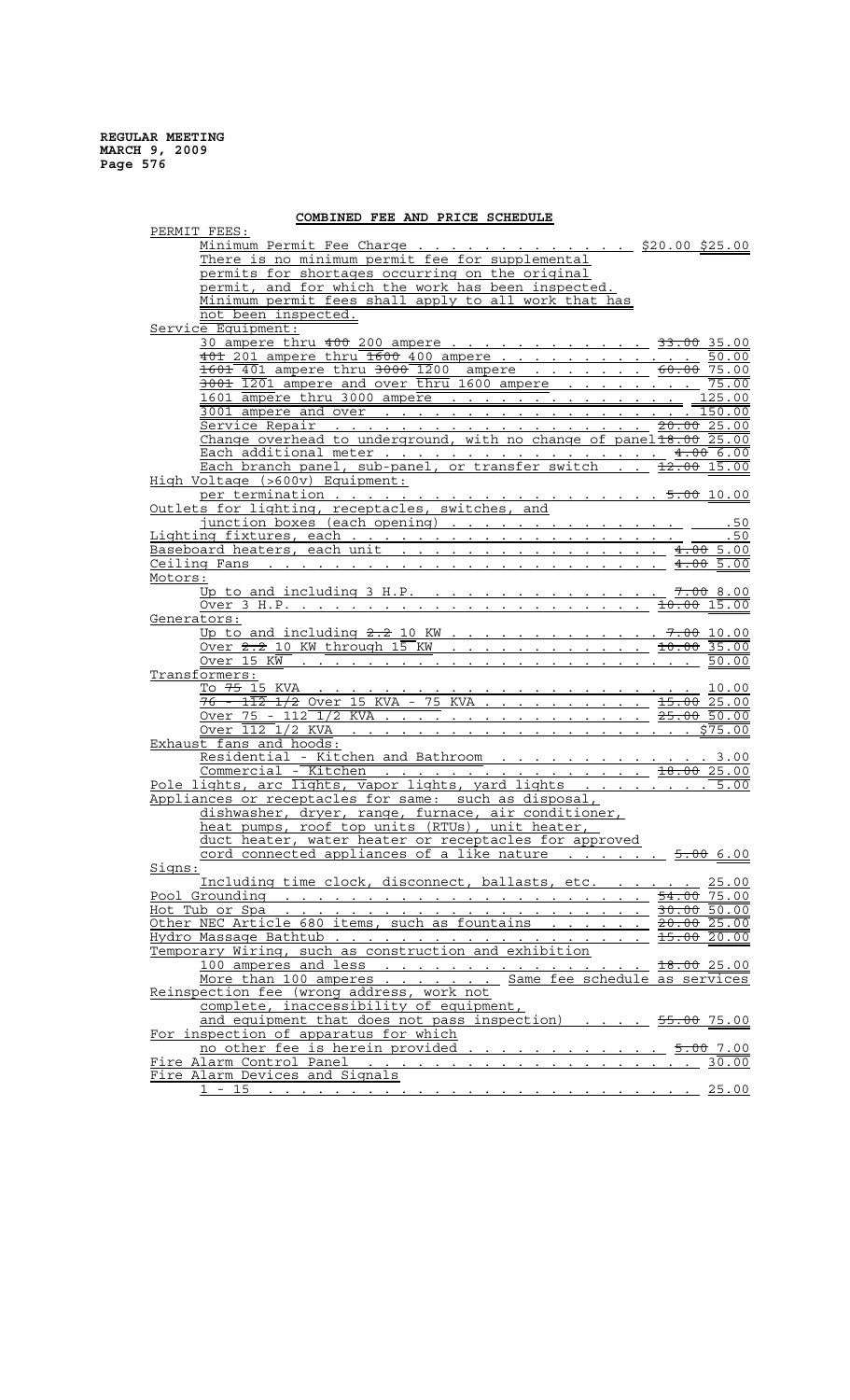|       | 16 - 50, an additional<br>20.00<br>$\mathcal{L}$ . The state of the state of the state of the state of the state of the state of the state of the state of the state of the state of the state of the state of the state of the state of the state of the state of th |
|-------|-----------------------------------------------------------------------------------------------------------------------------------------------------------------------------------------------------------------------------------------------------------------------|
|       | 51 - 100, an additional<br>15.00<br>the contract of the contract of the contract of the contract of the contract of the contract of the contract of the contract of the contract of the contract of the contract of the contract of the contract of the contract o    |
|       | or fraction thereof,<br>For each additional 100,                                                                                                                                                                                                                      |
|       | an additional<br>10.00                                                                                                                                                                                                                                                |
|       |                                                                                                                                                                                                                                                                       |
|       | <b>EXAMINATION FEE:</b> All classes - per examination<br>50.00                                                                                                                                                                                                        |
|       | REGISTRATION FEES:                                                                                                                                                                                                                                                    |
|       | City Master Electrician Registration Fee, annually<br>\$60.00                                                                                                                                                                                                         |
|       | City Journeyman Electrician Registration Fee, annually<br>20.00                                                                                                                                                                                                       |
|       | City Apprentice Electrician Registration, annually<br>12.00                                                                                                                                                                                                           |
|       |                                                                                                                                                                                                                                                                       |
|       | Maintenance Electrician Registration Fee, annually<br>100.00                                                                                                                                                                                                          |
|       | State Master/Contractor Registration Fee, annually<br>60.00                                                                                                                                                                                                           |
|       | or biennially<br>120.00                                                                                                                                                                                                                                               |
|       | State Fire Alarm Installer Registration Fee, annually<br>60.00                                                                                                                                                                                                        |
|       | or biennially<br>120.00                                                                                                                                                                                                                                               |
|       | State Journeyman License Registration Fee, annually<br>20.00                                                                                                                                                                                                          |
|       |                                                                                                                                                                                                                                                                       |
|       | or biennially<br>40.00                                                                                                                                                                                                                                                |
|       | COST OF APPEAL PROCEDURES - See Section 23.10.120                                                                                                                                                                                                                     |
|       | On page 29, line 3, renumber Section 51 as Section 52.<br>5.                                                                                                                                                                                                          |
|       | On page 29, line 4, after 23.10.300, delete the word "and";<br>6.                                                                                                                                                                                                     |
|       | On page 29, line 4, after 23.10.510 insert "and 23.10.520".                                                                                                                                                                                                           |
|       | 7.                                                                                                                                                                                                                                                                    |
|       | On page 29, delete lines 6 and 7 and insert in lieu thereof<br>8.                                                                                                                                                                                                     |
|       | the following:                                                                                                                                                                                                                                                        |
|       | Section 53. Pursuant to Article VII, Section 7 of the City                                                                                                                                                                                                            |
|       | Charter, this ordinance shall be posted on the official bulletin board                                                                                                                                                                                                |
|       | of the City, located on the wall adjoining the City Clerk's office at                                                                                                                                                                                                 |
|       |                                                                                                                                                                                                                                                                       |
|       | 555 S. 10th Street, in lieu of and in place of newspaper publication                                                                                                                                                                                                  |
|       | with notice of passage and such posting to be given by publication one                                                                                                                                                                                                |
|       | time in the official newspaper by the City Clerk. This ordinance shall                                                                                                                                                                                                |
|       | take effect and be in force from and after its passage and publication                                                                                                                                                                                                |
|       | as herein and in the City Charter provided.                                                                                                                                                                                                                           |
|       | Seconded by Emery & carried by the following vote: AYES: Camp,                                                                                                                                                                                                        |
|       | Cook, Emery, Eschliman, Marvin, Spatz, Svoboda; NAYS: None.                                                                                                                                                                                                           |
|       |                                                                                                                                                                                                                                                                       |
| Clerk | Read an ordinance, introduced by Doug Emery, amending Chapter                                                                                                                                                                                                         |
|       | 23.10 of the Lincoln Municipal Code, the Lincoln Electrical Code, by                                                                                                                                                                                                  |
|       | amending Section 23.10.010 to adopt the 2008 Edition of the National                                                                                                                                                                                                  |
|       | Electrical Code; amending Section 23.10.140 relating to electrical                                                                                                                                                                                                    |
|       | permits to allow for routine maintenance without a permit; amending                                                                                                                                                                                                   |
|       | Section 23.10.160 relating to installation by homeowner for branch                                                                                                                                                                                                    |
|       |                                                                                                                                                                                                                                                                       |
|       | circuit and feeder wiring; amending Section 23.10.190 relating to                                                                                                                                                                                                     |
|       | requests for inspections by homeowners; amending Section 23.10.290                                                                                                                                                                                                    |
|       | relating to wiring methods requiring separate conductors for grounding,                                                                                                                                                                                               |
|       | PVC coating for metallic raceways, and installation of alternate energy                                                                                                                                                                                               |
|       | sources; amending Section 23.10.300 relating to service disconnections                                                                                                                                                                                                |
|       |                                                                                                                                                                                                                                                                       |
|       | and metering requirements; and repealing in their entirety, Sections                                                                                                                                                                                                  |
|       | 23.10.310, 23.10.312, 23.10.320, 23.10.323, 23.10.324, 23.10.327,                                                                                                                                                                                                     |
|       | 23.10.329, 23.10.330, 23.10.331, 23.10.332, 23.10.333, 23.10.335,                                                                                                                                                                                                     |
|       | 23.10.337, 23.10.340, 23.10.345, 23.10.347, 23.10.350, 23.10.351,                                                                                                                                                                                                     |
|       | 23.10,353, 23.10.355, 23.10.380, 23.10.385, 23.10.390, 23.10.393,                                                                                                                                                                                                     |
|       | 23.10.395, 23.10.400, 23.10.402, 23.10.410, 23.10.417, 23.10.420,                                                                                                                                                                                                     |
|       |                                                                                                                                                                                                                                                                       |
|       | 23.10.425, 23.10.430, 23.10.440, 23.10.457, 23.10.458, 23.10.459,                                                                                                                                                                                                     |
|       | 23.10.460, 23.10.470, 23.10.475, 23.10.480, 23.10.490, 23.10.495,                                                                                                                                                                                                     |
|       | 23.10.500 to delete specific sections of the 2002 National Electrical                                                                                                                                                                                                 |
|       | Code previously amended or deleted in the Lincoln Electrical Code;                                                                                                                                                                                                    |
|       | amending Section 23.10.510 relating to code coordination with the                                                                                                                                                                                                     |
|       |                                                                                                                                                                                                                                                                       |
|       | international Codes; and repealing Section 23.10.010, 23.10.140,                                                                                                                                                                                                      |
|       | 23.10.160, 23.10.190, 23.10.290, 23.10.300, and 23.10.510 of the Lincoln                                                                                                                                                                                              |
|       | Municipal Code as hitherto existing, the third time.                                                                                                                                                                                                                  |
| EMERY | Moved to pass the ordinance as amended.                                                                                                                                                                                                                               |
|       | Seconded by Svoboda & carried by the following vote: AYES: Camp,                                                                                                                                                                                                      |
|       | Cook, Emery, Eschliman, Marvin, Spatz, Svoboda; NAYS: None.                                                                                                                                                                                                           |
|       | The ordinance, being numbered #19217, is recorded in Ordinance Book #26, Page                                                                                                                                                                                         |
|       |                                                                                                                                                                                                                                                                       |

VACATION 08011 - VACATING SOUTHBOUND TALLGRASS PARKWAY FROM THE NORTH RIGHT-OF-WAY LINE OF ASTER ROAD NORTH TO THE END OF THE RIGHT-OF-WAY AND PENROSE DRIVE FROM THE WEST RIGHT-OF-WAY LINE OF NORTHBOUND TALLGRASS

PARKWAY WEST TO THE END OF THE RIGHT-OF-WAY, RETAINING TITLE THERETO,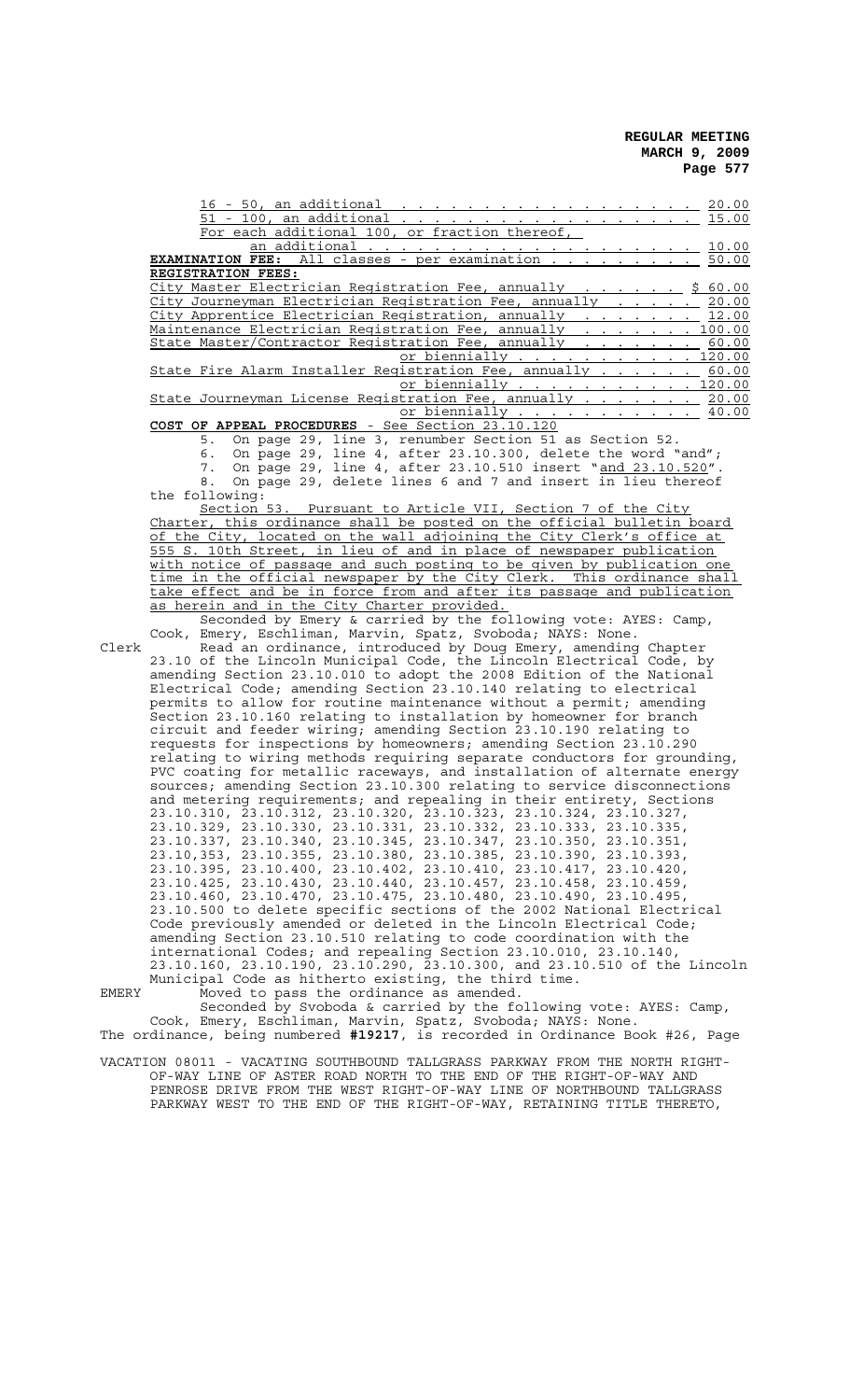AND AUTHORIZING THE EXCHANGE THEREOF TO NEBCO FOR NEW RIGHT-OF-WAY BEING DEDICATED FOR THE NEW ALIGNMENT OF TALLGRASS PARKWAY AND PENROSE DRIVE CLERK read an ordinance, introduced by Doug Emery, vacating southbound Tallgrass Parkway from the north right-of-way line of Aster Road north to the end of the right-of-way for southbound Tallgrass Parkway and vacating Penrose Drive from the west right-of-way line of northbound Tallgrass Parkway west to the end of the right-of-way for Penrose Drive, and retaining title thereto, all in Fallbrook 18th Addition, Lincoln, Lancaster County, Nebraska, the third time.

EMERY Moved to pass the ordinance as read.

Seconded by Svoboda & carried by the following vote: AYES: Camp, Cook, Emery, Eschliman, Marvin, Spatz, Svoboda; NAYS: None. The ordinance, being numbered **#19218**, is recorded in Ordinance Book #26, Page

VACATION 05007 - VACATING A PORTION OF STOCKWELL STREET WEST OF SOUTH 52  $^{\text{ND}}$ STREET WITHIN THE UNION COLLEGE CAMPUS, RETAINING TITLE THERETO, AND

AUTHORIZING THE SALE THEREOF TO UNION COLLEGE - PRIOR to reading:<br>MARVIN Stated for the record that City Clerk Joan Ross sent him a Stated for the record that City Clerk Joan Ross sent him a paper trail on the history of this vacation and it appeared that the City was responsible in terms of tracking this. He clarified that even though numerous correspondence was sent to Union College informing them of the approved vacation going back to 2005 or 2006, there was not a check forthcoming until now.

CLERK Read an ordinance, introduced by Doug Emery, vacating Stockwell Street west of South 52nd Street within the Union College Campus, and retaining title thereto in the City of Lincoln, Lancaster County, Nebraska, the third time.

EMERY Moved to pass the ordinance as read.

Seconded by Svoboda & carried by the following vote: AYES: Camp, Cook, Emery, Eschliman, Marvin, Spatz, Svoboda; NAYS: None. The ordinance, being numbered **#19219**, is recorded in Ordinance Book #26, Page

STREET NAME CHANGE 09001 - RENAMING WEST STANTON STREET WEST OF N.W. 48 $^{TH}$ STREET AS MIKE SCHOLL STREET - CLERK read an ordinance, introduced by Doug Emery, changing the name of "West Stanton Street" located west of N.W. 48th Street to "Mike Scholl Street", as recommended by the Street Name Committee, the third time.

EMERY Moved to pass the ordinance as read.

Seconded by Svoboda & carried by the following vote: AYES: Camp, Cook, Emery, Eschliman, Marvin, Spatz, Svoboda; NAYS: None. The ordinance, being numbered **#19220**, is recorded in Ordinance Book #26, Page

- CHANGE OF ZONE 08073 APPLICATION OF SOUTH RIDGE VILLAGE, LLC, FOR A CHANGE OF ZONE FROM R-3 RESIDENTIAL DISTRICT TO O-3 OFFICE PARK DISTRICT ON PROPERTY GENERALLY LOCATED AT SOUTH 29TH STREET AND PORTER RIDGE ROAD. (RELATED ITEMS: 09-30, 09R-28, 09R-29) - CLERK read an ordinance, introduced by Doug Emery, amending the Lincoln Zoning District Maps adopted by reference and made a part of Title 27 of the Lincoln Municipal Code, pursuant to Section 27.05.020 of the Lincoln Municipal Code, by changing the boundaries of the districts established and shown thereon, the third time.
- EMERY Moved to pass the ordinance as read. Seconded by Svoboda & carried by the following vote: AYES: Camp,

introduced by Doug Emery; Seconded by Svoboda.

Eschliman, Spatz, Svoboda; NAYS: Cook, Emery, Marvin. The ordinance, being numbered **#19221**, is recorded in Ordinance Book #26, Page

SPECIAL PERMIT 08052 - APPLICATION OF SOUTH RIDGE VILLAGE, LLC, TO DEVELOP AN EARLY CHILDHOOD CARE FACILITY FOR 130 CHILDREN WITH A REQUEST TO WAIVE THE REQUIREMENT TO BE LOCATED ON AN ARTERIAL STREET, GENERALLY LOCATED AT SOUTH 29TH STREET AND PORTER RIDGE ROAD. (RELATED ITEMS: 09-30, 09R-28, 09R-29) (ACTION DATE: 3/9/09) - CLERK read the original resolution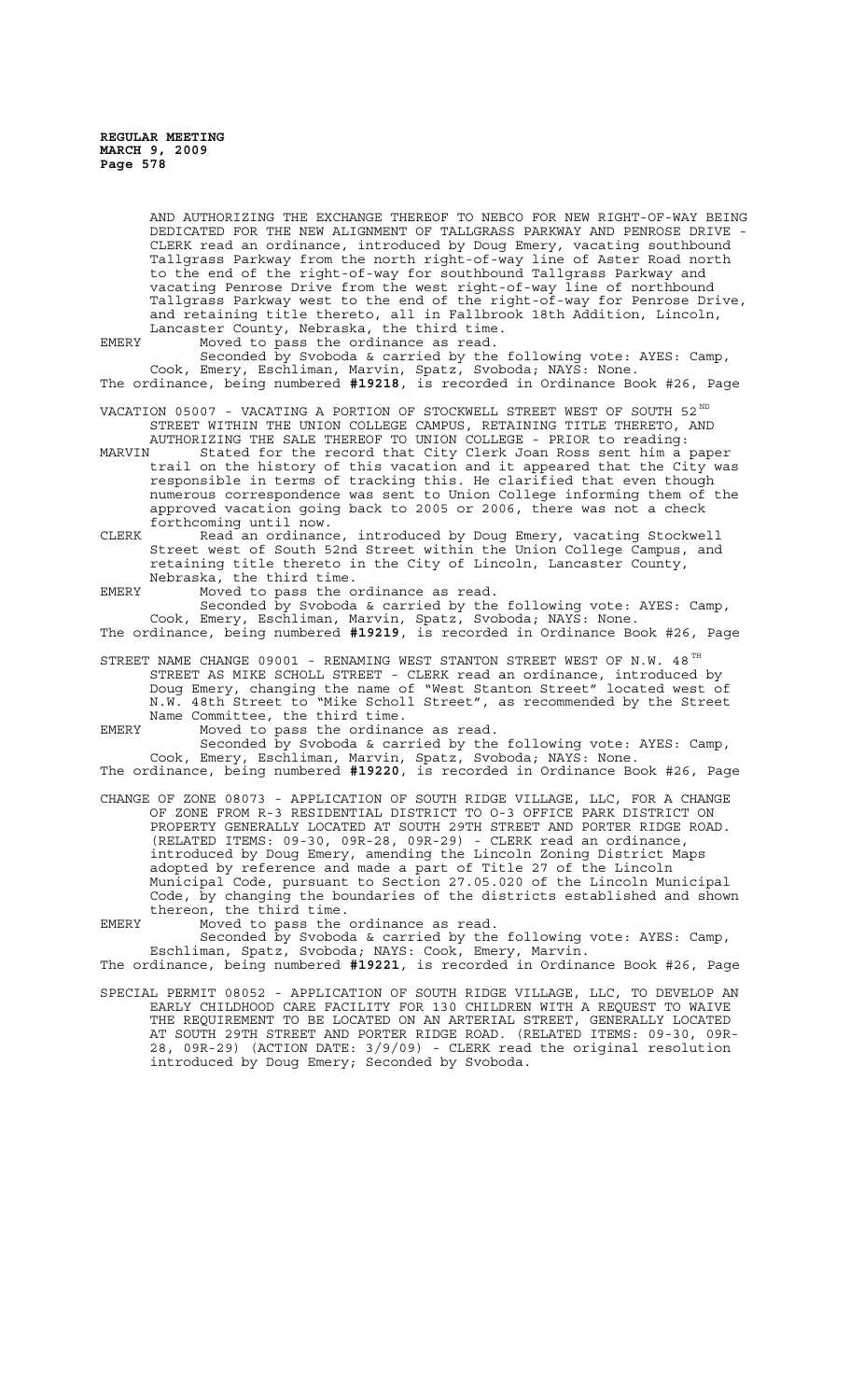| 28S which is attached hereto as the Substitute resolution.<br>Seconded by Svoboda & carried by the following vote: AYES: Camp,<br>Cook, Emery, Eschliman, Marvin, Spatz, Svoboda; NAYS: None.<br>Passed the gavel to Vice Chair Emery and moved MTA #2 to amend<br>Bill No. 09R-28S (Substitute) in the following manner:<br>1. On page 3, following line 15, add a new sub paragraph 5.a. as<br>5.a. Daycare operator shall prepare a set of traffic quidelines<br>similar to those distributed to parents of students at Cavett<br>Elementary School. The quidelines shall address items such as<br>circulation, one-way entry and exiting, and parking. The Plan<br>shall be given to each parent at enrollment and updated as needed.<br>Seconded by Svoboda & carried by the following vote: AYES: Camp,<br>Cook, Emery, Eschliman, Marvin, Spatz, Svoboda; NAYS: None.<br>Moved MTA #3 to amend Bill No. 09R-28S (Substitute) in the<br>1. On page 3, line 7, add the following language: Additional |
|------------------------------------------------------------------------------------------------------------------------------------------------------------------------------------------------------------------------------------------------------------------------------------------------------------------------------------------------------------------------------------------------------------------------------------------------------------------------------------------------------------------------------------------------------------------------------------------------------------------------------------------------------------------------------------------------------------------------------------------------------------------------------------------------------------------------------------------------------------------------------------------------------------------------------------------------------------------------------------------------------------|
|                                                                                                                                                                                                                                                                                                                                                                                                                                                                                                                                                                                                                                                                                                                                                                                                                                                                                                                                                                                                            |
|                                                                                                                                                                                                                                                                                                                                                                                                                                                                                                                                                                                                                                                                                                                                                                                                                                                                                                                                                                                                            |
|                                                                                                                                                                                                                                                                                                                                                                                                                                                                                                                                                                                                                                                                                                                                                                                                                                                                                                                                                                                                            |
|                                                                                                                                                                                                                                                                                                                                                                                                                                                                                                                                                                                                                                                                                                                                                                                                                                                                                                                                                                                                            |
|                                                                                                                                                                                                                                                                                                                                                                                                                                                                                                                                                                                                                                                                                                                                                                                                                                                                                                                                                                                                            |
|                                                                                                                                                                                                                                                                                                                                                                                                                                                                                                                                                                                                                                                                                                                                                                                                                                                                                                                                                                                                            |
|                                                                                                                                                                                                                                                                                                                                                                                                                                                                                                                                                                                                                                                                                                                                                                                                                                                                                                                                                                                                            |
|                                                                                                                                                                                                                                                                                                                                                                                                                                                                                                                                                                                                                                                                                                                                                                                                                                                                                                                                                                                                            |
|                                                                                                                                                                                                                                                                                                                                                                                                                                                                                                                                                                                                                                                                                                                                                                                                                                                                                                                                                                                                            |
|                                                                                                                                                                                                                                                                                                                                                                                                                                                                                                                                                                                                                                                                                                                                                                                                                                                                                                                                                                                                            |
|                                                                                                                                                                                                                                                                                                                                                                                                                                                                                                                                                                                                                                                                                                                                                                                                                                                                                                                                                                                                            |
|                                                                                                                                                                                                                                                                                                                                                                                                                                                                                                                                                                                                                                                                                                                                                                                                                                                                                                                                                                                                            |
|                                                                                                                                                                                                                                                                                                                                                                                                                                                                                                                                                                                                                                                                                                                                                                                                                                                                                                                                                                                                            |
|                                                                                                                                                                                                                                                                                                                                                                                                                                                                                                                                                                                                                                                                                                                                                                                                                                                                                                                                                                                                            |
|                                                                                                                                                                                                                                                                                                                                                                                                                                                                                                                                                                                                                                                                                                                                                                                                                                                                                                                                                                                                            |
|                                                                                                                                                                                                                                                                                                                                                                                                                                                                                                                                                                                                                                                                                                                                                                                                                                                                                                                                                                                                            |
|                                                                                                                                                                                                                                                                                                                                                                                                                                                                                                                                                                                                                                                                                                                                                                                                                                                                                                                                                                                                            |
| required landscaping will include, but not be limited to four additional                                                                                                                                                                                                                                                                                                                                                                                                                                                                                                                                                                                                                                                                                                                                                                                                                                                                                                                                   |
| conifers along the east lot line for a total of 12.                                                                                                                                                                                                                                                                                                                                                                                                                                                                                                                                                                                                                                                                                                                                                                                                                                                                                                                                                        |
| 2. On page 3, line 8, delete "10" and insert in lieu thereof 15,                                                                                                                                                                                                                                                                                                                                                                                                                                                                                                                                                                                                                                                                                                                                                                                                                                                                                                                                           |
| and add the following language: The total area of the playground shall                                                                                                                                                                                                                                                                                                                                                                                                                                                                                                                                                                                                                                                                                                                                                                                                                                                                                                                                     |
| be approximately 4,000 square feet.                                                                                                                                                                                                                                                                                                                                                                                                                                                                                                                                                                                                                                                                                                                                                                                                                                                                                                                                                                        |
| 3. On page 3, following line 8, add a new subparagraph v. as                                                                                                                                                                                                                                                                                                                                                                                                                                                                                                                                                                                                                                                                                                                                                                                                                                                                                                                                               |
|                                                                                                                                                                                                                                                                                                                                                                                                                                                                                                                                                                                                                                                                                                                                                                                                                                                                                                                                                                                                            |
| y. Add a note to the General Notes on the site plan that "Hours of                                                                                                                                                                                                                                                                                                                                                                                                                                                                                                                                                                                                                                                                                                                                                                                                                                                                                                                                         |
| operation shall be <sup>7</sup> :00 a.m. to 6:00 p.m. Monday through Friday and no                                                                                                                                                                                                                                                                                                                                                                                                                                                                                                                                                                                                                                                                                                                                                                                                                                                                                                                         |
|                                                                                                                                                                                                                                                                                                                                                                                                                                                                                                                                                                                                                                                                                                                                                                                                                                                                                                                                                                                                            |
|                                                                                                                                                                                                                                                                                                                                                                                                                                                                                                                                                                                                                                                                                                                                                                                                                                                                                                                                                                                                            |
|                                                                                                                                                                                                                                                                                                                                                                                                                                                                                                                                                                                                                                                                                                                                                                                                                                                                                                                                                                                                            |
|                                                                                                                                                                                                                                                                                                                                                                                                                                                                                                                                                                                                                                                                                                                                                                                                                                                                                                                                                                                                            |
|                                                                                                                                                                                                                                                                                                                                                                                                                                                                                                                                                                                                                                                                                                                                                                                                                                                                                                                                                                                                            |
|                                                                                                                                                                                                                                                                                                                                                                                                                                                                                                                                                                                                                                                                                                                                                                                                                                                                                                                                                                                                            |
|                                                                                                                                                                                                                                                                                                                                                                                                                                                                                                                                                                                                                                                                                                                                                                                                                                                                                                                                                                                                            |
| Read the following substitute resolution, introduced by Dan Marvin                                                                                                                                                                                                                                                                                                                                                                                                                                                                                                                                                                                                                                                                                                                                                                                                                                                                                                                                         |
|                                                                                                                                                                                                                                                                                                                                                                                                                                                                                                                                                                                                                                                                                                                                                                                                                                                                                                                                                                                                            |
|                                                                                                                                                                                                                                                                                                                                                                                                                                                                                                                                                                                                                                                                                                                                                                                                                                                                                                                                                                                                            |
| who moved its adoption as amended:                                                                                                                                                                                                                                                                                                                                                                                                                                                                                                                                                                                                                                                                                                                                                                                                                                                                                                                                                                         |
|                                                                                                                                                                                                                                                                                                                                                                                                                                                                                                                                                                                                                                                                                                                                                                                                                                                                                                                                                                                                            |
| WHEREAS, South Ridge Village LLC has submitted an application                                                                                                                                                                                                                                                                                                                                                                                                                                                                                                                                                                                                                                                                                                                                                                                                                                                                                                                                              |
| designated as Special Permit No. 08052 for authority to operate a 10,500                                                                                                                                                                                                                                                                                                                                                                                                                                                                                                                                                                                                                                                                                                                                                                                                                                                                                                                                   |
| square foot early childhood care facility with a 5,919 square foot                                                                                                                                                                                                                                                                                                                                                                                                                                                                                                                                                                                                                                                                                                                                                                                                                                                                                                                                         |
| playground for up to 100 children, together with a requested waiver of                                                                                                                                                                                                                                                                                                                                                                                                                                                                                                                                                                                                                                                                                                                                                                                                                                                                                                                                     |
| the requirement that an early childhood care facility with 31 or more<br>children be located on an arterial street, on property located at S.                                                                                                                                                                                                                                                                                                                                                                                                                                                                                                                                                                                                                                                                                                                                                                                                                                                              |
| children shall be permitted outside in the playground area before 9:00<br>Moved a friendly amendment to correct the spelling of "not" to<br>note and add Monday through Friday following the time of 6:00 p.m.<br>Seconded by Emery & carried by the following vote: AYES: Camp,<br>Cook, Emery, Eschliman, Marvin, Spatz, Svoboda; NAYS: None.                                                                                                                                                                                                                                                                                                                                                                                                                                                                                                                                                                                                                                                            |

A portion of Outlot "A", South Ridge Village 6th Addition and Lot 14, South Ridge Village Addition, Lincoln, Lancaster County, Nebraska, more particularly described as follows:

Commencing at the northwest corner of Lot 2, Block 1, Porter Ridge 3rd Addition; thence on the west line of said Lot 2, south 00 degrees 06 minutes 19 seconds west, a distance of 47.52 feet to the point of beginning; thence continuing on said bearing south 00 degrees 06 minutes 19 seconds west, a distance of 254.48 feet to the southeast corner of Lot 14, South Ridge Village Addition; thence on the south line of said Lot 14, South Ridge Village Addition, south 69 degrees 18 minutes 11 seconds west, a distance of 115.80 feet; thence on a circular curve to the left, having a radius of 561.00 feet, a central angle of 29 degrees 19 minutes 57 seconds and whose chord (284.08 feet) bears north 35 degrees 34 minutes 25 seconds west; thence on the arc of said circular curve 287.20 feet to the point of tangency; thence north 50 degrees 14 minutes 26 seconds west, a distance of 15.40 feet; thence north 79 degrees 12 minutes 30 seconds east, a distance of 291.05 feet to the point of beginning and containing a calculated area of 49,010.62 square feet or 1.13 acres;

WHEREAS, the community as a whole, the surrounding neighborhood, and the real property adjacent to the area included within the site plan for this early childhood care facility will not be adversely affected by granting such a permit; and

WHEREAS, said site plan together with the terms and conditions hereinafter set forth are consistent with the comprehensive plan of the City of Lincoln and with the intent and purpose of Title 27 of the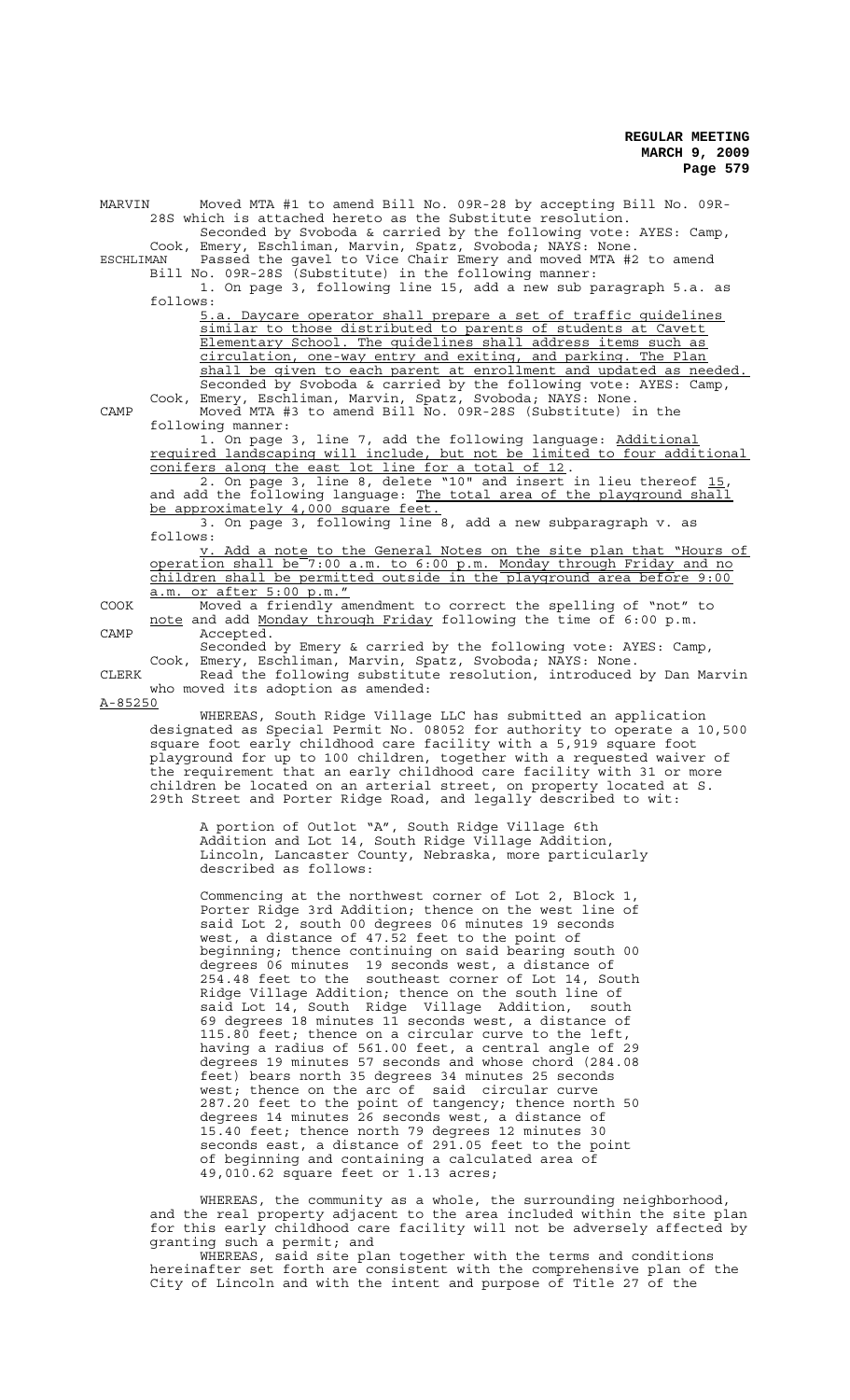Lincoln Municipal Code to promote the public health, safety, and general welfare. NOW, THEREFORE, BE IT RESOLVED by the City Council of the City of Lincoln, Nebraska: That the application of South Ridge Village, LLC, hereinafter referred to as "Permittee", to operate an early childhood care facility for 100 children be and the same is hereby granted under the provisions of Section 27.63.070 of the Lincoln Municipal Code upon condition that construction of said early childhood care facility be in strict compliance with said application, the site plan, and the following additional express terms, conditions, and requirements: 1. This approval permits an early childhood care facility for up to 100 children along with a waiver of the requirement that access be taken from an arterial street. 2. The City Council must approve the related change of zone #08073 and Use Permit #100B. 3. Before approval of a final plat the Permittee shall cause to be prepared and submitted to the Planning Department: a. A revised and reproducible final plot plan including five copies with all required revisions as listed below:<br>i. Delete General Note #s 3, 5, and 7 and Waiver No. 2. ii. Add to General Note No. 2 on the site plan "Any changes to number of employees and children will not increase parking requirements over 39 stalls." iii. Add a note to General Notes on the site plan that "Additional required landscaping and screening beyond the 8 coniferous trees shown along the east lot line need not be shown on this plan but will be provided for at the time of building permit." Additional required of building permit. Extractions are in the limited to four additional conifers along the east lot line for a total of 12. iv. Show a 6 foot tall fence, to 15 feet west of the east property line. The total area of the

- playground shall be approximately 4,000 square feet. v. Add a note to the General Notes on the site plan
- that "Hours of operation shall be 7:00 a.m. to 6:00 p.m. Monday through Friday and no children shall be permitted outside in the playground area before 9:00 a.m. or after 5:00 p.m."
- b. Provide documentation from the Register of Deeds that the letter of acceptance as required by the approval of the special permit has been recorded.

Before receiving building permits the construction plans must substantially comply with the approved plans.

5. Before occupying this early childhood care facility, all development and construction must substantially comply with the approved plans.

a. Daycare operator shall prepare a set of traffic guidelines similar to those distributed to parents of students at Cavett Elementary School. The guidelines shall address items such as circulation, one-way entry and exiting, and parking. The Plan shall be given to each parent at enrollment and updated as needed.

6. All privately-owned improvements, including landscaping and recreational facilities, must be permanently maintained by the Permittee or an appropriately established owners association approved by the City. 7. The physical location of all setbacks and yards, buildings,

parking and circulation elements, and similar matters must be in substantial compliance with the location of said items as shown on the approved site plan.

8. The terms, conditions, and requirements of this resolution shall run with the land and be binding on the Permittee, its successors, and assigns.

9. The Permittee shall sign and return the letter of acceptance to the City Clerk within 60 days following the approval of the special permit, provided, however, said 60-day period may be extended up to six months by administrative amendment. The City Clerk shall file a copy of the resolution approving the special permit and the letter of acceptance with the Register of Deeds, filling fees therefor to be paid in advance by the Permittee.

10. The site plan as approved with this resolution voids and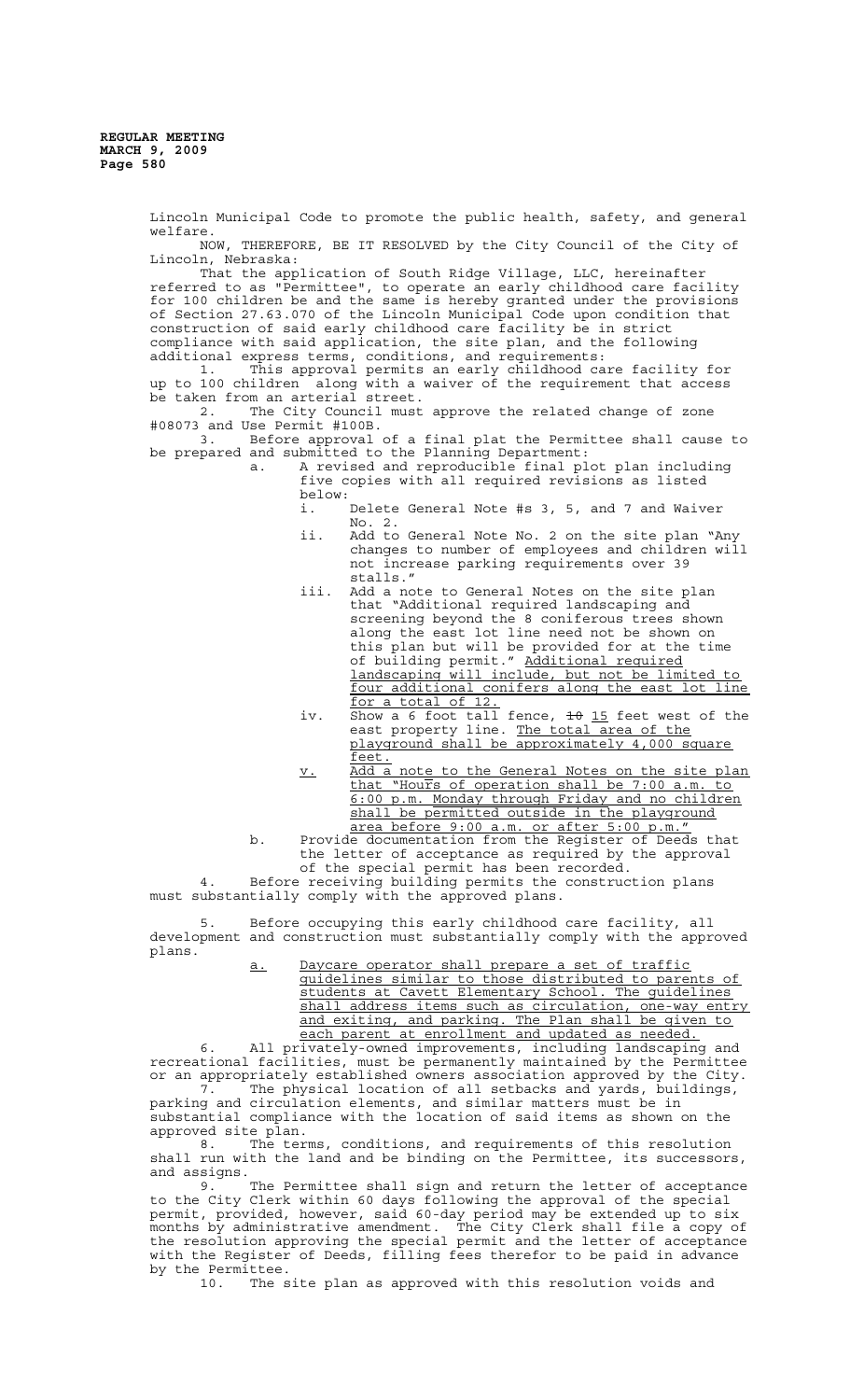supersedes all previously approved site plans, however, the terms and conditions of all resolutions approving previous permits shall remain in full force and effect except as specifically amended by this resolution. Introduced by Dan Marvin Seconded by Svoboda & carried by the following vote: AYES: Camp, Eschliman, Spatz, Svoboda; NAYS: Cook, Emery, Marvin.

USE PERMIT 100B - APPLICATION OF SOUTH RIDGE VILLAGE, LLC, TO EXPAND THE SOUTH RIDGE VILLAGE USE PERMIT ON PROPERTY GENERALLY LOCATED AT SOUTH 29TH STREET AND PORTER RIDGE ROAD. (RELATED ITEMS: 09-30, 09R-28, 09R-29) (ACTION DATE: 3/9/09) - CLERK read the original resolution introduced by Doug Emery; Seconded by Spatz:<br>SVOBODA Moved MTA #1 to amend Bi

SVOBODA Moved MTA #1 to amend Bill No. 09R-29 by accepting Bill No. 09R-29S which is attached hereto as the Substitute resolution. Seconded by Emery & carried by the following vote: AYES: Camp,

Cook, Emery, Eschliman, Marvin, Spatz, Svoboda; NAYS: None. CLERK Read the following substitute resolution, introduced by Ken Svoboda, who moved its adoption:

A-85251 MHEREAS, South Ridge Village, LLC, has submitted an application in accordance with Sections 27.27.080 of the Lincoln Municipal Code designated as Use Permit No. 100B to amend the existing use permit to expand the South Ridge Village Use Permit by approximately .98 acres for an early childhood care facility in the O-3 zoning district, on property generally located at South 29th Street and Porter Ridge Road and legally described as:

Lots 10 through 14, South Ridge Village Addition; Lots 1 through 6, South Ridge Village 2nd Addition; Lots 1 through 6, South Ridge Village 3rd Addition; Lots 1 through 7, South Ridge Village 5th Addition; Lots 2 through 4, South Ridge Village 10th Addition; a portion of Outlot "A", South Ridge Village 6th Addition, a portion of Outlot "A", South Ridge Village 11th Addition; a portion of South 29th Street and Porter Ridge Road, all located in the Northwest Quarter of Section 19, Township 9 North, Range 7 East of the 6th P.M., Lincoln, Lancaster County, Nebraska, more particularly described as follows: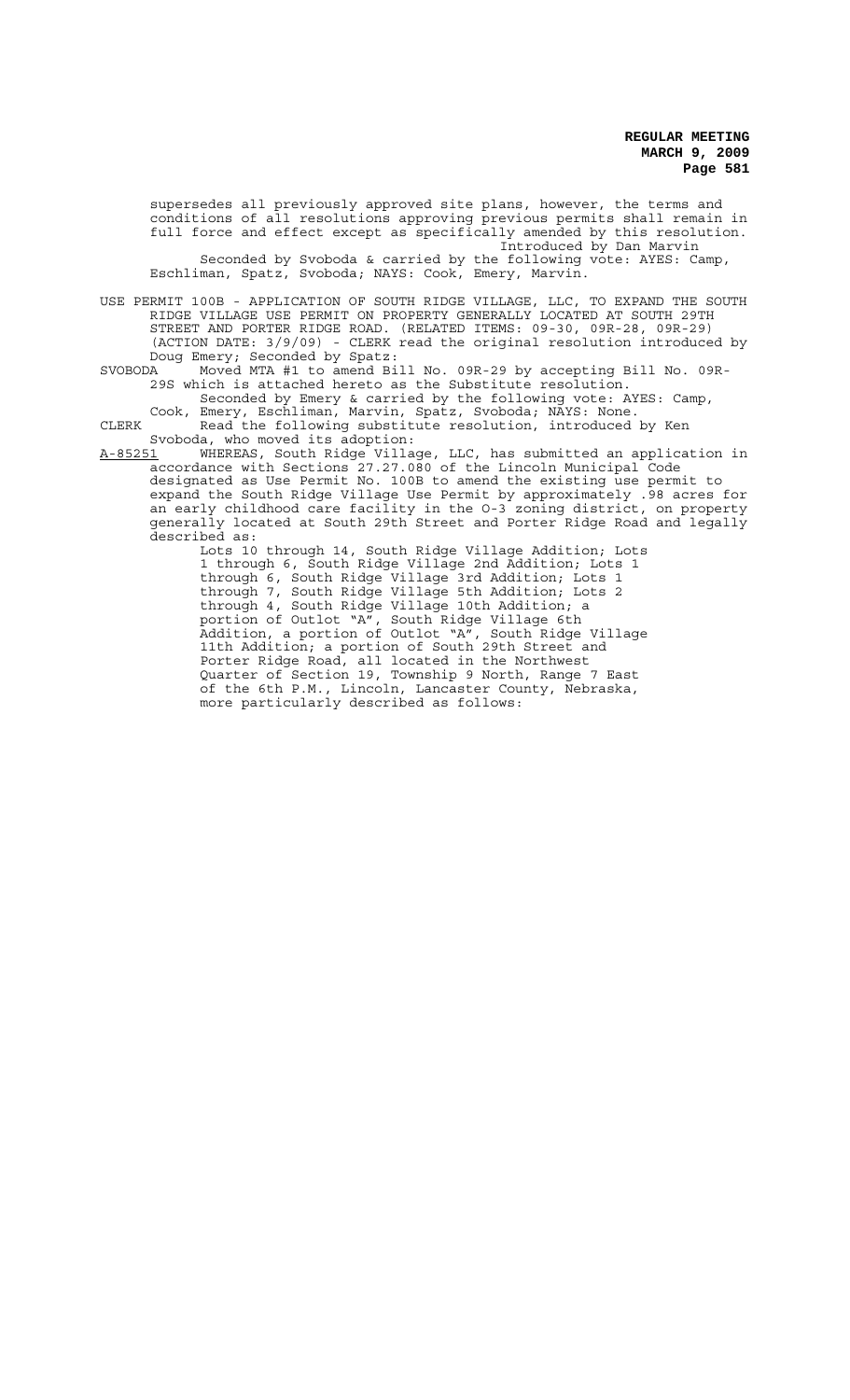Commencing at the southwest corner of Lot 1, Block 1, Porter Ridge West 4th Addition; thence easterly north 89 degrees 57 minutes 36 seconds east along the south line of Lot 1, Block 1, Porter Ridge West 4th Addition, a distance of 434.14 feet to the southeast corner of said Lot 1, Block 1, Porter Ridge West 4th Addition; thence northerly north 00 degrees 06 minutes 48 seconds east along the east line of Lot 1, Block 1, Porter Ridge West 4th Addition, a distance of 593.72 feet to the true point of beginning; thence around a curve in a counterclockwise direction having a delta angel of 09 degrees 21 minutes 39 seconds, an arc distance of 24.51 feet, a radius of 150.00 feet, and a chord of north 85 degrees 12 minutes 49 seconds west, said line being the center line of Porter Ridge Road, a distance of 24.48 feet; thence westerly north 89 degrees 53 minutes 38 seconds west along the center line of Porter Ridge Road, a distance of 31.02 feet; thence northerly north 00 degrees 00 minutes 00 seconds west, a distance of  $171.60$  feet; thence easterly north 86 degrees 04 minutes 01 seconds east, a distance of 8.57 feet to a point of curvature; thence around a curve in a counter clockwise direction having a delta angle of 08 degrees 20 minutes 24 seconds, an arc distance of 87.34 feet, a radius of 600.00 feet, and a chord of north 81 degrees 53 minutes 48 seconds east, a distance of 87.26 feet to a point of tangency; thence easterly north 77 degrees 36 minutes 59 seconds east, a distance of 145.40 feet; thence easterly north 75 degrees 58 minutes 33 seconds east, a distance of 184.34 feet to a point of curvature; thence around a curve in a clockwise direction having a delta angle of 04 degrees 47 minutes 49 seconds, an arc distance of 50.23 feet, a radius of 600.00 feet, and a chord of north 78 degrees 22 minutes 27 seconds east, a distance of 50.22 feet to a point of tangency; thence easterly north 80 degrees 46 minutes 22 seconds east, a distance of 159.86 feet to a point of curvature; thence around a curve in a counter clockwise direction having a delta angle of 32 degrees 19 minutes 31 seconds, an arc distance of 70.52 feet, a radius of 125.00 feet, and a chord of north 64 degrees 36 minutes 36 seconds east, a distance of 69.59 feet to a point of tangency; thence northeasterly north 48 degrees 26 minutes 51 seconds east, a distance of 124.88 feet to a point of curvature; thence around a curve in a counter clockwise direction having a delta angle of 04 degrees 26 minutes 15 seconds, an arc distance of 38.73 feet, a radius of 500.00 feet, and a chord of degrees 46 minutes 17 seconds east, a distance of 38.72 feet; thence easterly south 45 degrees 59 minutes 24 seconds east, a distance of 94.58 feet; thence northeasterly north 44 degrees 00 minutes 36 seconds east, a distance of 218.74 feet to a point of curvature; thence around a curve in a counter clockwise direction having a delta angle of 68 degrees 47 minutes 18 seconds, an arc distance of 150.07 feet, a radius of 125.00 feet, and a chord of north 09 degrees 36 minutes 57 seconds east, a distance of 141.22 feet; thence northwesterly north 24 degrees 46 minutes 42 seconds west, a distance of 243.10 feet to a point of curvature; thence around a curve in a counter clockwise direction having a delta angle of 69 degrees 06 minutes 18 seconds, an arc distance of 150.76 feet, a radius of 125.00 feet, and a chord of north 30 degrees 40 minutes 09 seconds east, a distance of 141.79 feet to a compound curvature; thence around a curve in a counter clockwise direction having a delta angle of 09 degrees 17 minutes 35 seconds, an arc distance of 97.32 feet, a radius of 600.00 feet, and a chord of north 08 degrees 31 minutes 48 seconds west, a distance of 97.21 feet; thence northerly north 13 degrees 10 minutes 35 seconds west, a distance of 2.74 feet; thence around a curve in a clockwise direction having a delta angle of 12 degrees 26 minutes 04 seconds, a arc distance 204.00 feet, a radius of 940.00 feet, and a chord of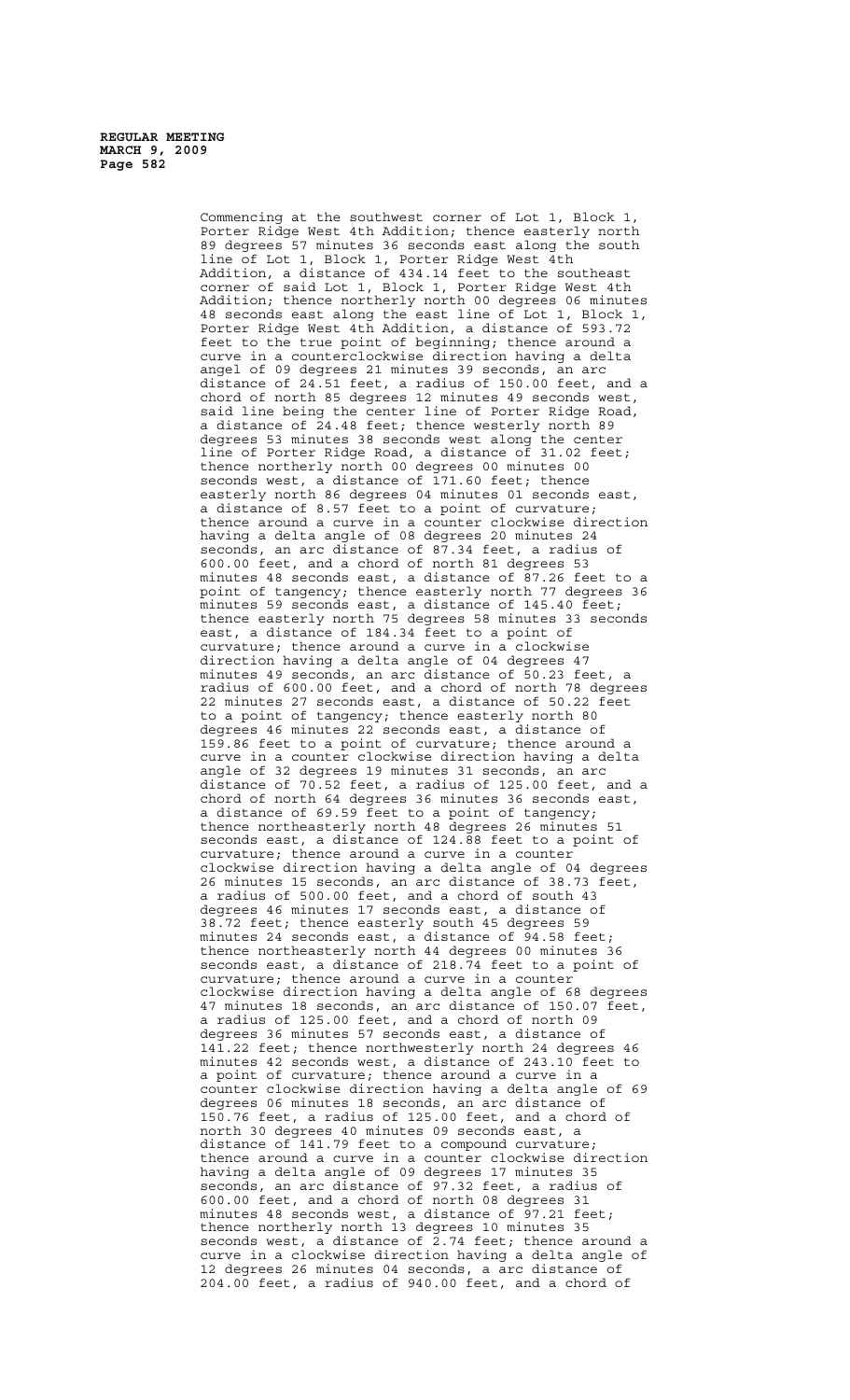north 83 degrees 02 minutes 25 seconds east, said line being 60.00 feet southeast of and parallel to the center line of right-of-way for Pine Lake Road, distance of 203.60 feet; thence southerly south 08 degrees 37 minutes 45 seconds west, along the east line of Outlot "A", South Ridge Village 6th Addition, a distance of 229.95 feet to the southwest corner of Lot 2, South Ridge Village 1st Addition; thence southeasterly south 46 degrees 43 minutes 29 seconds east, a distance of 76.46 feet to the southwest corner of Lot 3, South Ridge Village 1st Addition; thence southerly south 00 degrees 06 minutes 19 seconds west along the east line of Outlot "A", South Ridge Village 6th Addition, a distance of 416.34 feet to the southwest corner of Lot 10, South Ridge Village 1st Addition; thence easterly north 89 degrees 53 minutes 41 seconds east along the south line of Lot 10, South Ridge Village 1st Addition, a distance of 20.00 feet; thence southerly south 00 degrees 06 minutes 19 seconds west along the west line of Lot 14, South Ridge Village Addition, a distance of 302.00 feet; thence southwesterly south 69 degrees 18 minutes 11 seconds west along the south line of Lot 14, South Ridge Village Addition, a distance of 115.80 feet; thence around a curve in a counter clockwise direction having a delta angle of 26 degrees 33 minutes 49 seconds, an arc distance of 257.77 feet, a radius of 561.00 feet and a chord of north 34 degrees 11 minutes 21 seconds west, said line being 36 feet northeast of and parallel to the center line of right-of-way for South 29th Street, a distance of 260.09 feet; thence southwesterly south 79 degrees 12 minutes 30 seconds west, a distance of 47.78 feet to a point on the center line of South 29th Street; thence southeasterly south 50 degrees 14 minutes 26 seconds east along the<br>center line of South 29th Street, a distance of 7.66 center line of South 29th Street, a distance of feet to a point of curvature; thence around a curve in a clockwise direction having a delta angle of 02 degrees 01 minutes 47 seconds, an arc distance of 18.60 feet, a radius of 525.00 feet, and a chord of south 49 degrees 13 minutes 33 seconds east, said line being the center line of South 29th Street, a distance of 18.60 feet; thence southwesterly south 67 degrees 17 minutes 26 seconds west along the south line of Outlot "A", Porter Ridge West 4th Addition, a distance of 255.17 feet; thence westerly south 82 degrees 50 minutes 00 seconds west along the south line of Outlot "A", Porter Ridge West 4th Addition, a distance of 519.87 feet; thence southwesterly south 41 degrees 04 minutes 27 seconds west along the south line of Outlot "A", Porter Ridge West 4th Addition, a distance of 131.69 feet to a point of curvature on the center line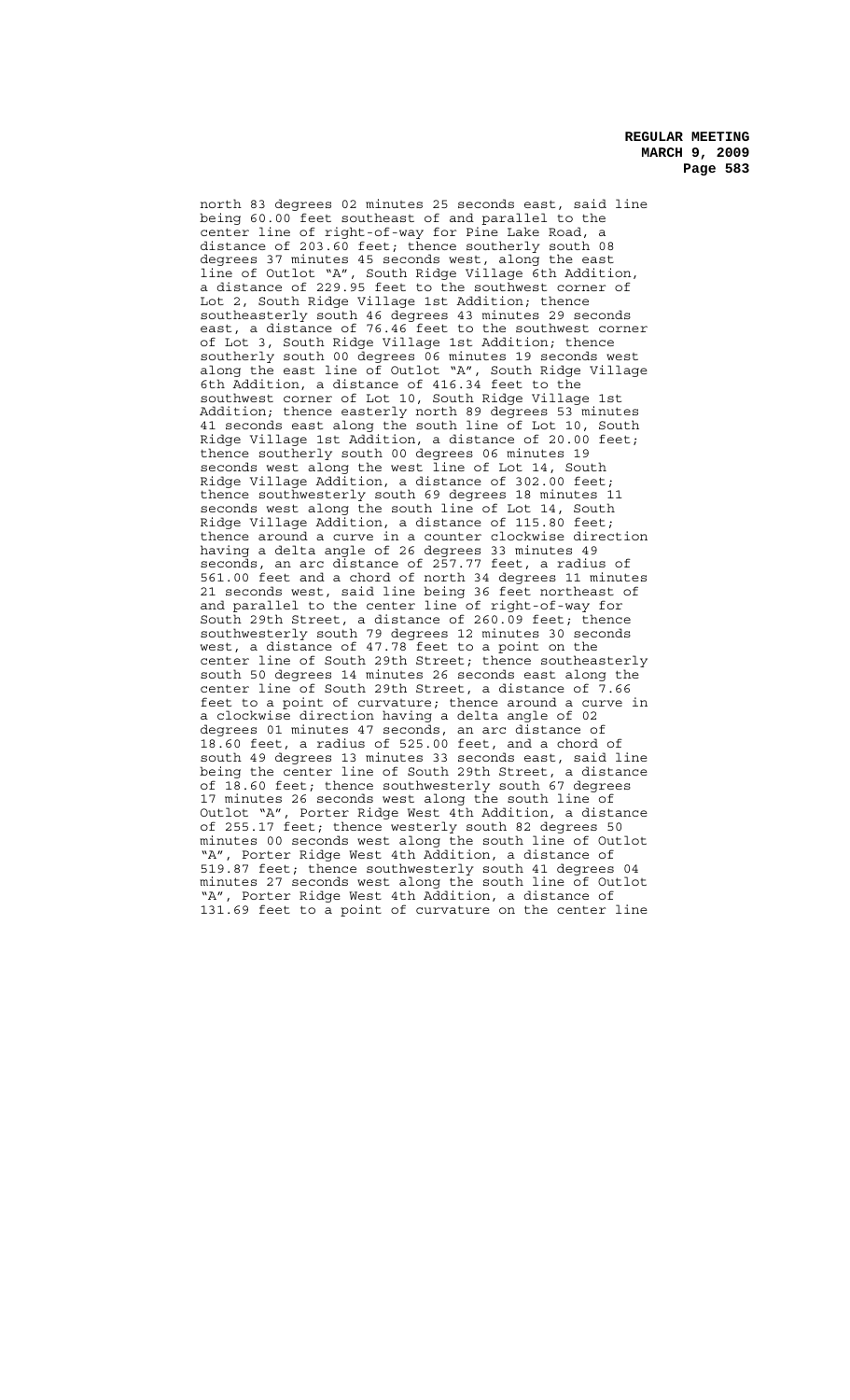of Porter Ridge Road; thence around a curve in a counter clockwise direction having a delta angle of 31 degrees 26 minutes 04 seconds, an arc distance 82.51 feet, a radius of 150.00 feet, and a chord of north 64 degrees 48 minutes 57 seconds west, said line being the center line of Porter Ridge Road, a distance of 81.27 feet to the point of beginning and containing a calculated area of 385,794.47 square feet or 8.86 acres, more or less;

WHEREAS, the real property adjacent to the area included within the site plan for the expansion of the Use Permit area will not be adversely affected; and

WHEREAS, said site plan together with the terms and conditions hereinafter set forth are consistent with the intent and purpose of Title 27 of the Lincoln Municipal Code to promote the public health, safety, and general welfare.

NOW, THEREFORE, BE IT RESOLVED by the City Council of the City of Lincoln, Nebraska:

That the application of South Ridge Village, LLC, hereinafter referred to as "Permittee", to amend the existing use permit to expand the South Ridge Village Use Permit by approximately .98 acres, in order to construct an early childhood care facility in the expanded area of the use permit, on the property legally described above be and the same is hereby granted under the provisions of Section 27.27.080 of the Lincoln Municipal Code upon condition that construction and operation of said development be in substantial compliance with said application, the site plan, and the following additional express terms, conditions, and requirements:

1. This approval permits an 10,500 square foot early childhood care facility for up to 100 children, if Special Permit No. 08052 is approved or any other permitted use in the O-3 zoning district, in the expanded area of the use permit.

2. The City Council must approve the related change of zone  $#08073.$ 

3. Before a final plat is approved the Permittee shall:

- a. Cause to be prepared and submitted to the Planning Department a revised and reproducible final plot plan including five copies showing a note added to General Notes on the site plan stating that "Landscaping and screening need not be shown on this plan but will be provided for at the time of building permit."
- b. Provide documentation from the Register of Deeds that the letter of acceptance as required by the approval of the special permit has been recorded.

4. Before receiving building permits the construction plans must substantially comply with the approved plans. 5. Before occupying this early childhood care facility, all

development and construction is to substantially comply with the approved plans.

6. All privately-owned improvements, including landscaping and recreational facilities, must be permanently maintained by the Permittee or an appropriately established owners association approved by the City.

7. The physical location of all setbacks and yards, buildings, parking and circulation elements, and similar matters must be in substantial compliance with the location of said items as shown on the approved site plan.

8. The terms, conditions, and requirements of this resolution shall run with the land and be binding on the Permittee, its successors, and assigns.

9. The Permittee shall sign and return the letter of acceptance to the City Clerk within 60 days following the approval of the special permit, provided, however, said 60-day period may be extended up to six months by administrative amendment. The City Clerk shall file a copy of the resolution approving the special permit and the letter of acceptance with the Register of Deeds, filling fees therefor to be paid in advance by the Permittee.

10. The site plan as approved with this resolution voids and supersedes all previously approved site plans, however, the terms and conditions of all prior resolutions approving this use permit remain in full force and effect except as specifically amended by this resolution. Introduced by Ken Svoboda

Seconded by Emery & carried by the following vote: AYES: Camp, Eschliman, Spatz, Svoboda; NAYS: Cook, Emery, Marvin.

AMENDING SECTIONS 7.04.050 AND 7.04.200 OF THE LINCOLN MUNICIPAL CODE TO REMOVE STAND-BY AMBULANCE SERVICE FROM THE DEFINITION OF EMERGENCY AMBULANCE SERVICE AND LIMIT THE DEFINITION OF STAND-BY AMBULANCE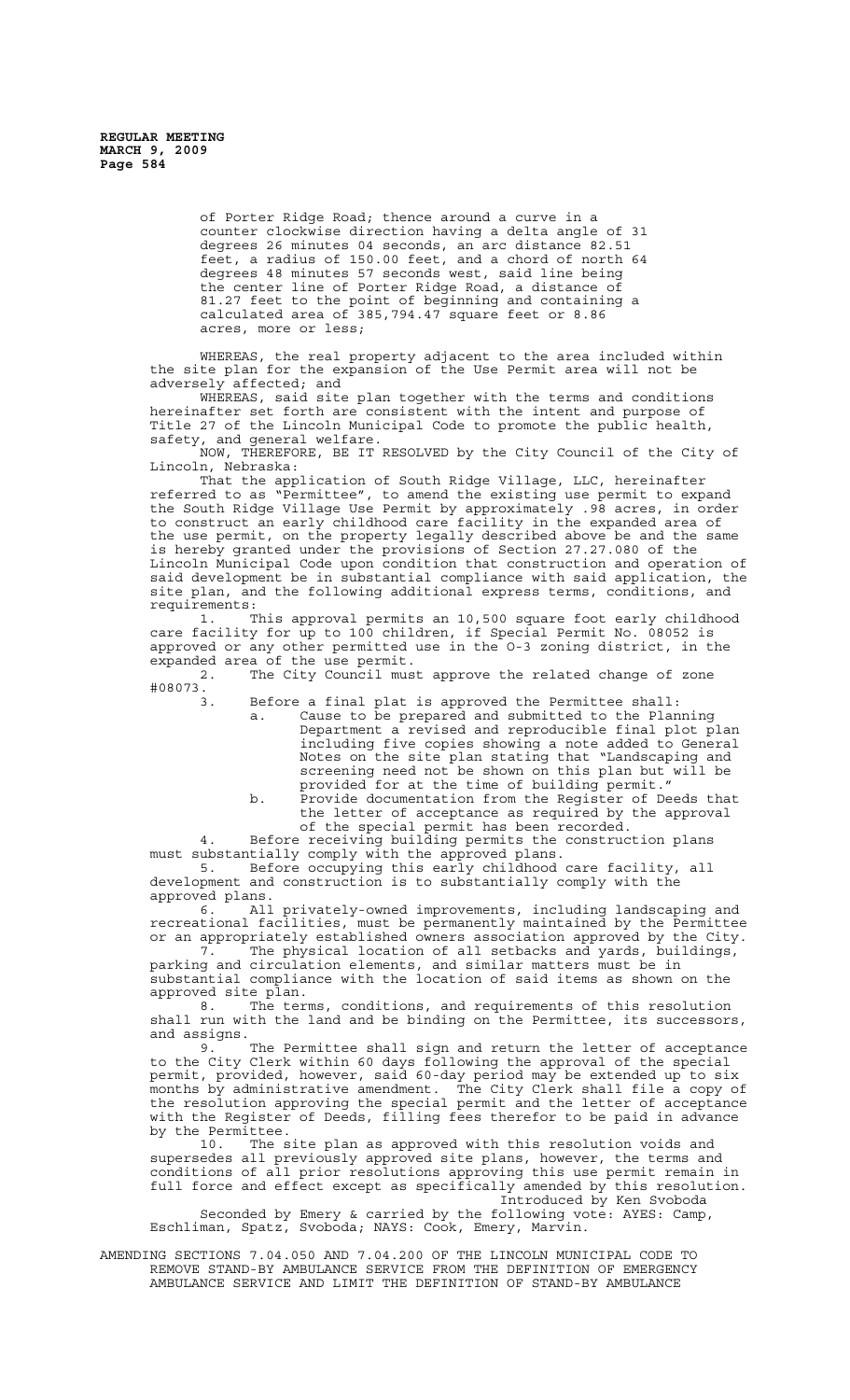SERVICE; AND REPEALING SECTIONS 7.04.050 AND 7.04.200 AS HITHERTO EXISTING - CLERK read an ordinance, introduced by Ken Svoboda, amending Sections 7.04.050 and 7.04.200 of the Lincoln Municipal Code to remove Stand-by Ambulance Service and limit the definition of Stand-by Ambulance Service; and repealing Section 7.04.050 and 7.04.200 of the Lincoln Municipal Code as hitherto existing, the third time.

SVOBODA Moved to pass the ordinance as read.

Seconded by Emery & carried by the following vote: AYES: Camp, Cook, Emery, Eschliman, Marvin, Spatz, Svoboda; NAYS: None. The ordinance, being numbered **#19222**, is recorded in Ordinance Book #26, Page

APPROVING THE LINCOLN FLATS/BANK OF THE WEST REDEVELOPMENT AGREEMENT BETWEEN CONCORDE MANAGEMENT AND DEVELOPMENT, INC. AND THE CITY RELATING TO THE REDEVELOPMENT OF PROPERTY GENERALLY LOCATED BETWEEN 13TH AND 14TH STREETS, ON THE NORTH SIDE OF O STREET. (RELATED ITEMS: 09R-32, 09-32, 09R-33) (ACTION DATE: 3/9/09) - CLERK read the following resolution, introduced by Doug Emery, who moved its adoption:

A-85252 BE IT RESOLVED by the City Council of the City of Lincoln, Nebraska:

That the agreement entitled City of Lincoln Redevelopment Agreement (Lincoln Flats/Bank of the West Redevelopment Project) which is attached hereto, marked as Attachment "A" and made a part hereof by reference, between the City of Lincoln and Concorde Management &<br>Development, Inc. and Lincoln Flats Condominium Association, out Inc. and Lincoln Flats Condominium Association, outlining certain conditions and understandings relating to the redevelopment of property generally located between 13th and 14th Streets and O and P Streets to redevelop an existing five-story building into mixed use residential and commercial use, is approved.

BE IT FURTHER RESOLVED that the Mayor is authorized to execute the Agreement on behalf of the City.

BE IT FURTHER RESOLVED that the City Clerk is directed to return one fully executed copy of this Agreement to Rick Peo, Chief Assistant City Attorney, for distribution to the parties.

BE IT FURTHER RESOLVED that the City Clerk is directed to record the Redevelopment Agreement or a summary memorandum thereof with the Register of Deeds, filing fees to be paid by the redevelopers.

Introduced by Doug Emery Seconded by Svoboda & carried by the following vote: AYES: Camp, Cook, Emery, Eschliman, Marvin, Spatz, Svoboda; NAYS: None.

AUTHORIZING THE ISSUANCE OF SERIES A AND SERIES B TAX ALLOCATION BONDS WITH A TOTAL NOT TO EXCEED  $$614,000.00$   $$764,000.00$  FOR THE CITY OF LINCOLN, LINCOLN FLATS/BANK OF THE WEST REDEVELOPMENT PROJECT. (RELATED ITEMS:

09R-32, 09-32, 09R-33) - PRIOR to reading:

MARVIN Moved MTA #1 to amend Bill No. 09-32 in the following manner: 1. Amend the last sentence of the second paragraph under Section 7.3. Revenues. on page 14, to read as follows:

The Revenue accumulated in the Special Fund shall be used and credited <u>as specified</u> in the following order of priority: Section 7.4.<br>Seconded by Svoboda & carried by the following vote: AYES: Camp, Cook, Emery, Eschliman, Marvin, Spatz, Svoboda; NAYS: None.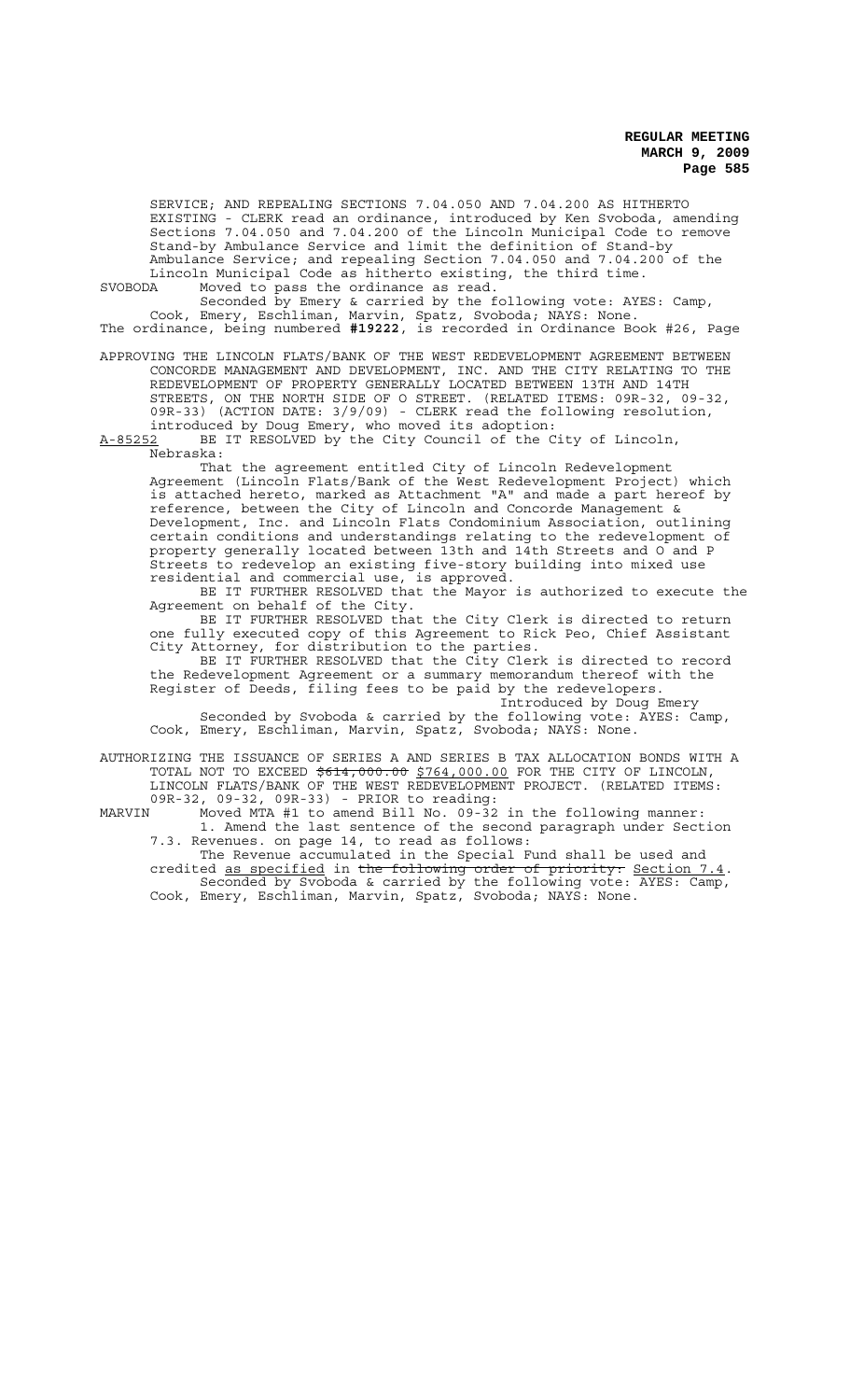CLERK Read an amended ordinance, introduced by Doug Emery, authorizing and providing for the issuance of City of Lincoln, Nebraska Taxable Tax Allocation Bonds in one or more series, in a principal amount not to exceed \$764,000 for the purpose of (1) Paying the costs of acquiring, purchasing, constructing, reconstructing, improving, extending, rehabilitating, installing, equipping, furnishing and completing certain public improvements within the City's Lincoln Flats/Bank of the West Redevelopment Project Area, including acquiring any real estate and/or interests in real estate in connection therewith, (2) Making a deposit into such accounts as may be established in the Reserve Account established in the Special Fund and (3) Paying the costs of issuance thereof; prescribing the form and certain details of the bond; pledging certain tax revenue and other revenue to the payment of the principal of and interest on the bond as the same become due; limiting payment of the bonds to such tax revenues; creating and establishing funds and accounts; authorizing the sale of the bonds; delegating, authorizing and directing the Finance Director to exercise his independent discretion and judgment in determining and finalizing certain terms and provisions of the bond not specified herein; providing for the application of the proceeds of the bonds; providing for the payment of the principal of and interest on the bonds; taking other actions and making other covenants and agreements in connection with the foregoing; and related matters, the third time.

EMERY Moved to pass the ordinance as amended.

Seconded by Svoboda & carried by the following vote: AYES: Camp, Cook, Emery, Eschliman, Marvin, Spatz, Svoboda; NAYS: None. The ordinance, being numbered **#19223**, is recorded in Ordinance Book #26, Page

APPROVING AMENDMENT NO. 1 TO THE UNIVERSITY SQUARE REDEVELOPMENT AGREEMENT BETWEEN CONCORDE MANAGEMENT AND DEVELOPMENT, INC., FOUNDATION FOR EDUCATION SERVICES, INC., UNIVERSITY TOWERS CONDOMINIUM ASSOCIATION, AND THE CITY RELATING TO THE PRIVATE SECTOR PARKING ARRANGEMENT AT THE UNIVERSITY SQUARE PARKING GARAGE AT 14TH AND O STREETS. (RELATED ITEMS: 09R-32, 09-32, 09R-33) (ACTION DATE: 3/9/09) - CLERK read the following resolution, introduced by Doug Emery, who moved its adoption: A-85253 BE IT RESOLVED by the City Council of the City of Lincoln,

 $A-85253$  BE<br>Nebraska:

That Amendment No. 1 to the University Square Redevelopment Agreement which is attached hereto, marked as Attachment "A" and made a part hereof by reference, between the City of Lincoln and Concorde Management & Development, Inc., the Foundation for Education Services, Inc., and University Towers Condominium Association, outlining certain conditions and understandings relating to the private sector parking arrangement at the University Square Parking Garage generally located at 14th and O Streets, is approved.

BE IT FURTHER RESOLVED that the Mayor is authorized to execute the Agreement on behalf of the City.

BE IT FURTHER RESOLVED that the City Clerk is directed to return one fully executed copy of this Agreement to Rick Peo, Chief Assistant City Attorney, for distribution to the parties.

BE IT FURTHER RESOLVED that the City Clerk is directed to record Amendment No. 1 to the Redevelopment Agreement or a summary memorandum thereof with the Register of Deeds, filing fees to be paid by the redevelopers.

Introduced by Doug Emery Seconded by Svoboda & carried by the following vote: AYES: Camp, Cook, Emery, Eschliman, Marvin, Spatz, Svoboda; NAYS: None.

**OPEN MICROPHONE SESSION - NONE**